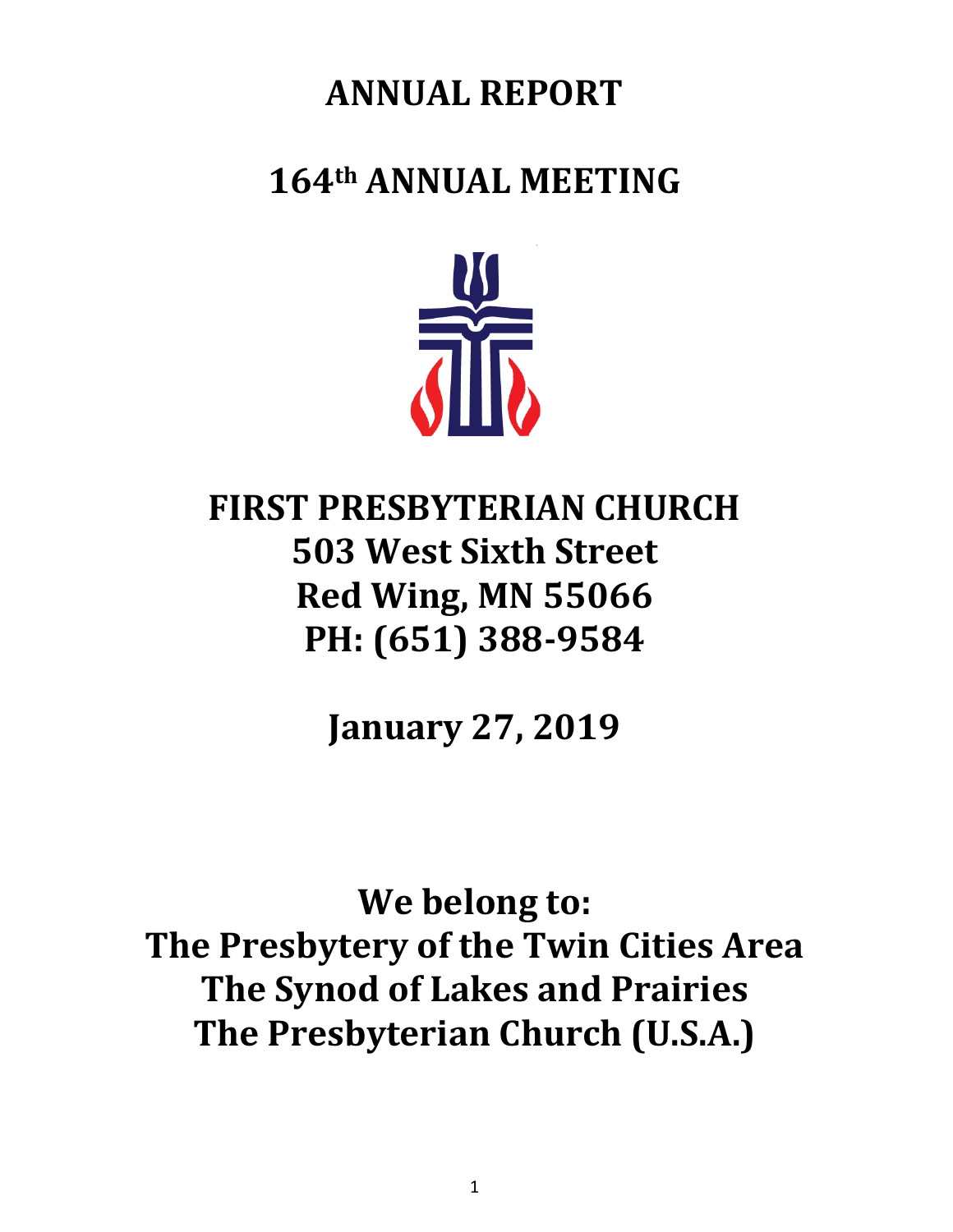#### **ANNUAL CONGREGATIONAL MEETING – JANUARY 27, 2019**

#### **DOCKET**

#### **CALL TO ORDER, DECLARATION OF QUORUM, OPENING PRAYER** The Reverends Greg and Heidi Bolt, Pastors

**Page**

| <b>MINUTES</b>                                                          |  |
|-------------------------------------------------------------------------|--|
| Annual Congregation/Corporation Meeting January 28,2018 5               |  |
| <b>ANNUAL REPORTS</b>                                                   |  |
|                                                                         |  |
| Life of the Church - Additions, Losses, Weddings, Baptisms, Funerals8-9 |  |
|                                                                         |  |
|                                                                         |  |
|                                                                         |  |
|                                                                         |  |
|                                                                         |  |
|                                                                         |  |
|                                                                         |  |
|                                                                         |  |
|                                                                         |  |
|                                                                         |  |
|                                                                         |  |
|                                                                         |  |
|                                                                         |  |
|                                                                         |  |
|                                                                         |  |
|                                                                         |  |
|                                                                         |  |
|                                                                         |  |

#### **CLOSING PRAYER**

**ADJOURNMENT**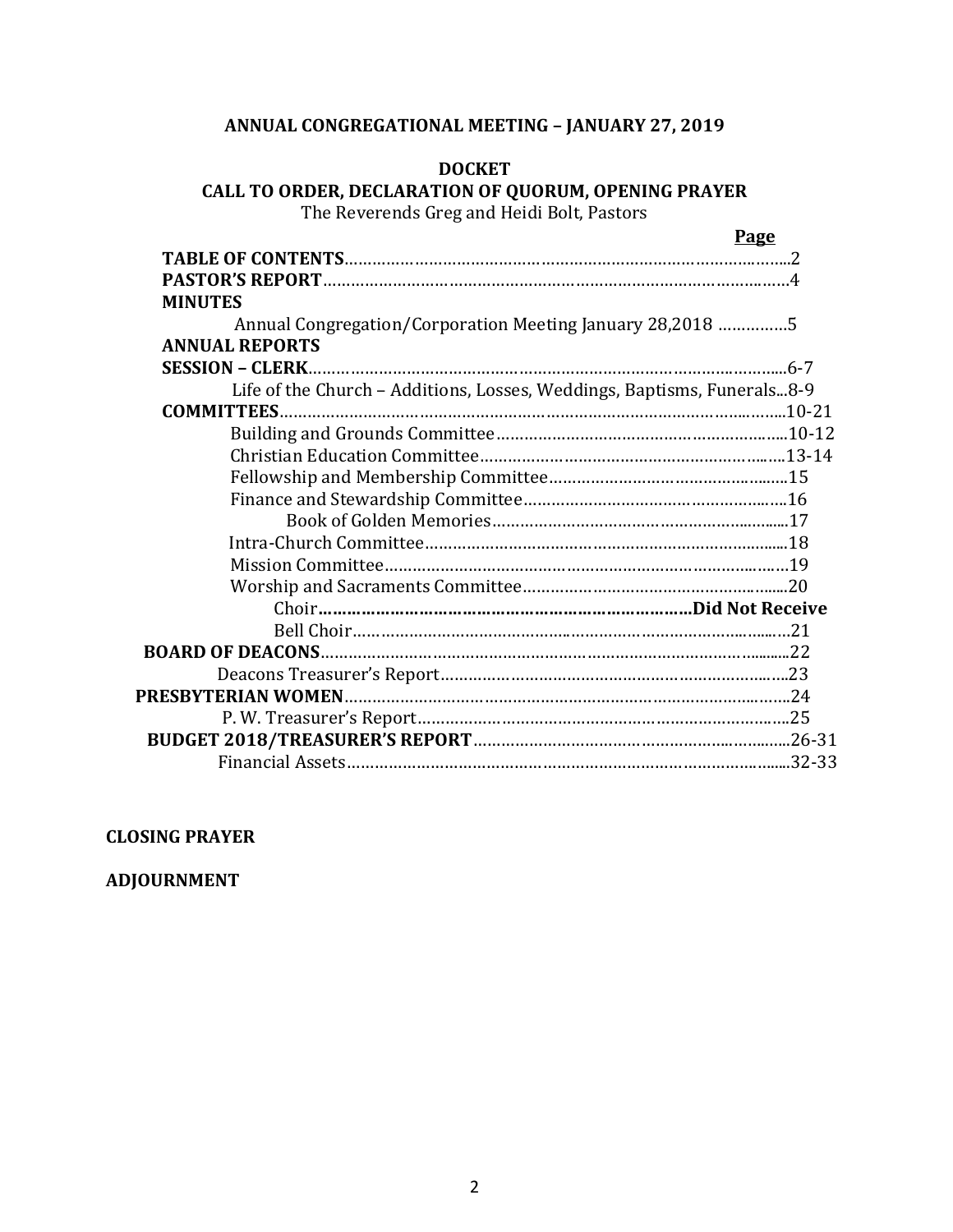#### **THE CALL OF THE MEETING**

The Session of First Presbyterian Church of Red Wing, Minnesota, has issued a call for the Annual Meeting of the Congregation of First Presbyterian Church of Red Wing, Minnesota, to be held at the church on Sunday January 27, 2019, during the morning worship service. The purpose of the meeting is the presentation of the 2019 operating budget, giving attention to various reports, proposed changes to bylaws and any other business properly coming before the assembly.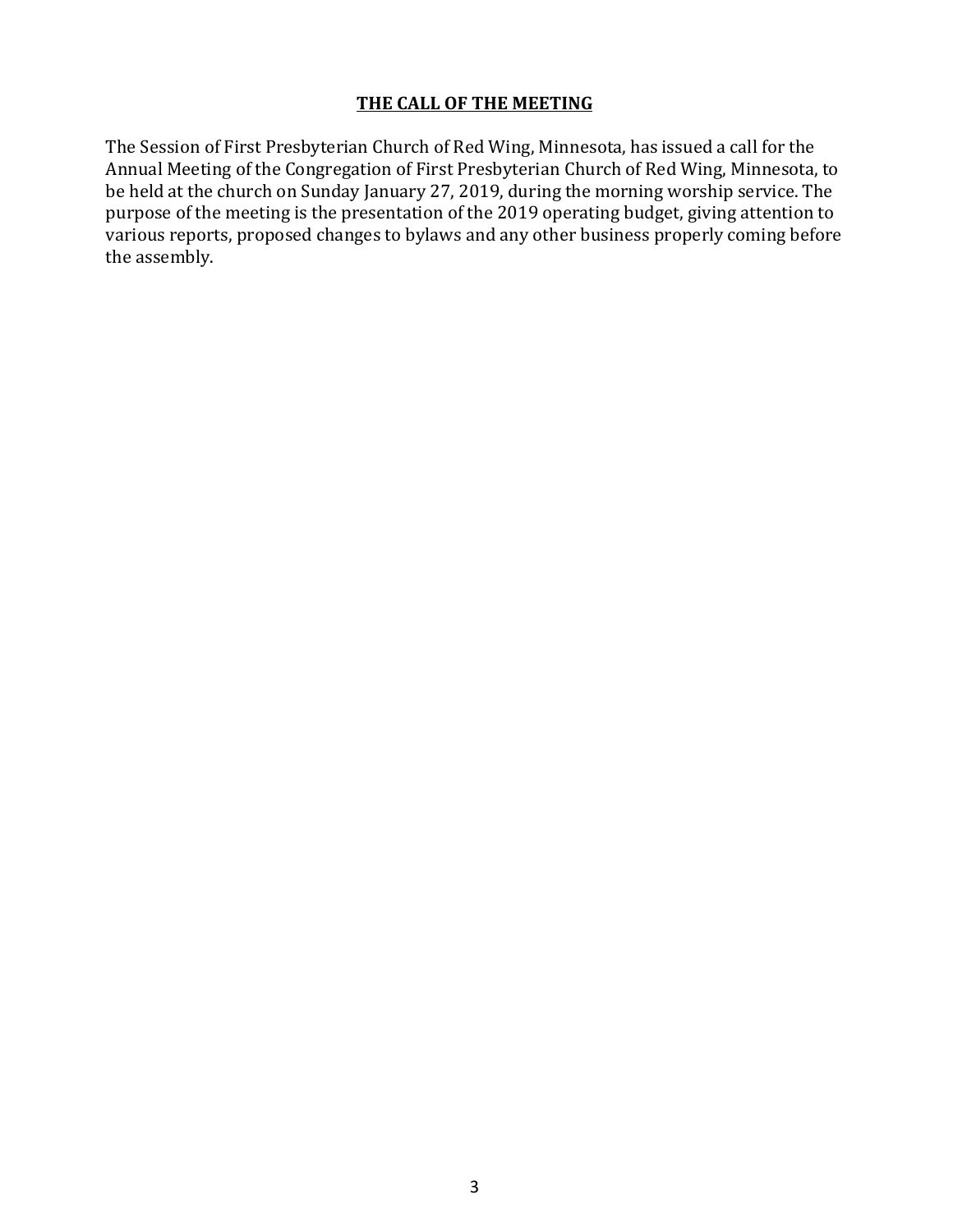# **PASTOR'S ANNUAL REPORT 2018**

This has been another busy year for us! We continue to appreciate all the support and grace you have shown us as we have settled into life and ministry here in Red Wing.

This year we had many opportunities for growth as your co-pastors:

- Attended weekly Men's and Women's Book Studies.
- Attended weekly Mandy's Coffee with members.
- Led weekly worship at First Presbyterian Church including communion once a month, and led several special worship services (Ash Wednesday, Community Lenten Service, Maundy Thursday, a community Good Friday Service, a Service of Healing and Wholeness, a community Thanksgiving Eve service, a Service of the Longest Night, and Christmas Eve)
- Moderated monthly Session meetings and regularly attended many other committee meetings including Christian Education, Buildings and Grounds, Fellowship and Membership, Intra-Church, Worship and Sacraments, and Finance and Stewardship.
- Attended Synod School hosted by the Synod of the Lakes and Prairies in Storm Lake, Iowa and Greg co-taught a class entitled "Changing the Scorecard."
- Heidi attended 7 sessions of the Souljourners Program through the Sophia Center at St. Scholastica Monastery in Atchison, Kansas as part of her certification as a spiritual direction.
- Greg was the guest preacher for a week at Lakeshore Center at Lake Okoboji preaching on the theology of Captain America.
- Greg served on the Committee on Preparation for Ministry for the Presbytery of the Twin Cities Area.
- Greg served on the General Assembly Nominating Committee for the PC(USA).
- Officiated 1 baptism.
- Officiated at 8 Witnesses to the Resurrection for Marcella Morrison, Richard Bennet, Lorraine Mehrkens, Royce Rundquist, Harley Slaikeu, Amy Shelstad, Dr. Symond Yavener, and Jean Dodge.
- Officiated 2 weddings.
- Led regular confirmation classes and confirmed 2 students.
- Hosted Westminster Town Hall Forums.
- Visited people in the hospital, at their homes, in coffee shops, at work, and just about anywhere you would meet.
- Increased traffic on our social media accounts: Facebook page (200 likes). Instagram (139 followers) Twitter (61 followers)
- Greg began using "Facebook Live" to video special music and sermons during worship services. They regularly are viewed 20-50 times. We are now streaming our services on our website through Vimeo.
- Led a series on Always With Us? discussing what Jesus and the Bible had to say about poverty.
- Held 2 Theology Pub events, inviting the community to talk about big questions together. The questions were, "What is enough? and "Whom do we serve?"

All in all, it has been a busy yet fulfilling year. We are so excited to be the co-pastors here in Red Wing and look forward to many more years of ministry together!

Blessings, Greg and Heidi Bolt, co-pastors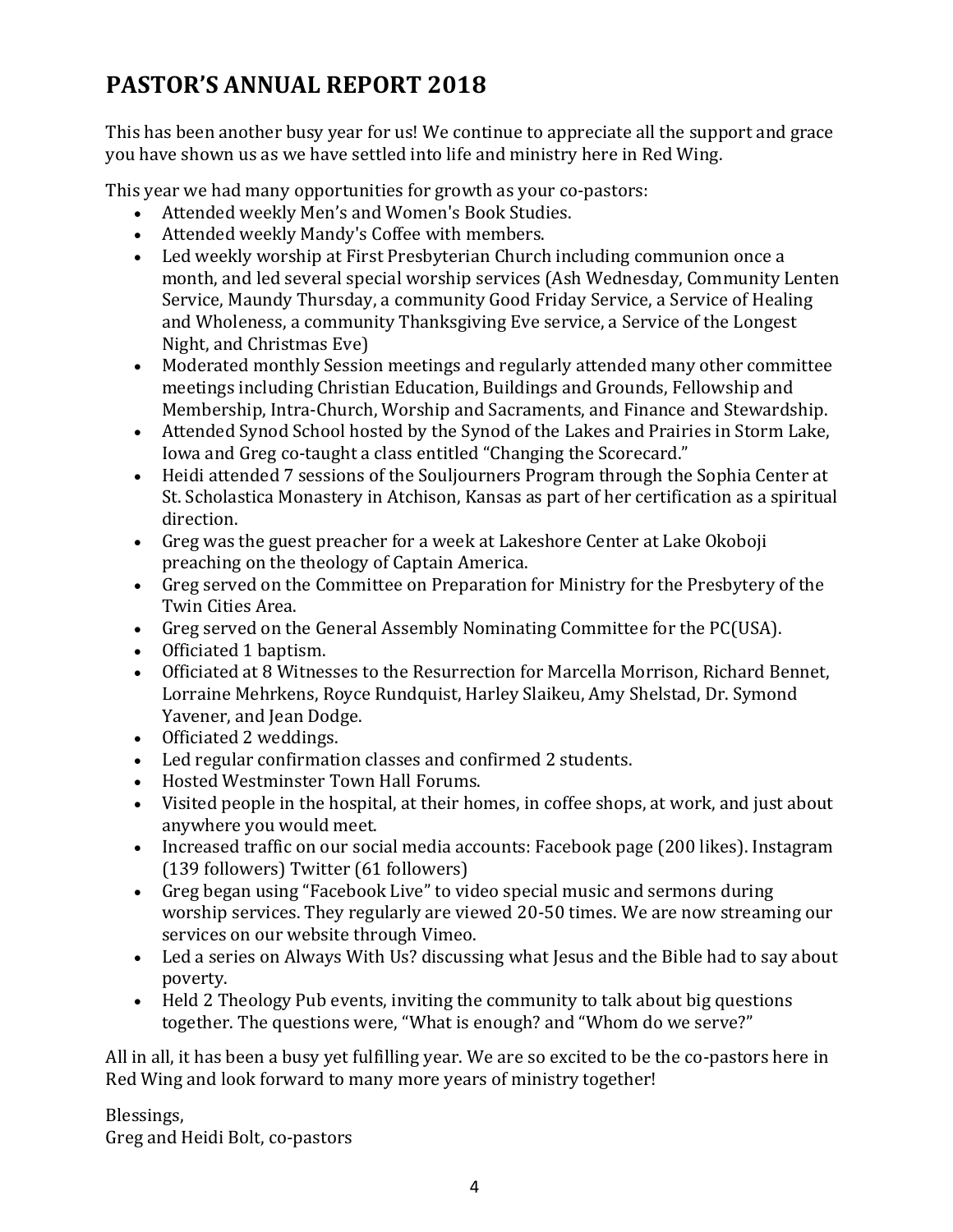### **163rdANNUAL MEETING OFTHE CONGREGATION AND CORPORATION FIRST PRESBYTERIAN CHURCH OF RED WING, MINNESOTA 01/28/2018**

Moderator Reverend Heidi Bolt called the 163rd Annual Meeting of the Congregation and Corporation of First Presbyterian Church of Red Wing, Minnesota, to order at 10:30 a.m. Sunday, January 28, 2018, in the church sanctuary. A quorum being present, the meeting opened with prayer

The call to the meeting was as follows:

The Session of the First Presbyterian Church of Red Wing, Minnesota, has issued a call for the Annual Meeting of the Congregation and Corporation of the First Presbyterian Church of Red Wing, Minnesota, to be held at the church on Sunday, January 28, 2018, during the morning worship service (approximately 10:30 a.m.) The purpose of the meeting is the presentation of the 2018 operating budget, giving attention to various reports, and any other business properly coming before the assembly.

M/S/C to approve the minutes of the  $162<sup>nd</sup>$  Annual Meeting of the Congregation/Corporation of January 29, 2017 as printed on page 5.

M/S/C to approve the minutes of the Called Congregational Meeting of January 7, 2018 as printed on page 6.

M/S/C to approve the Clerk's Report (of the Annual Report of the Session) as printed on pages 7-8.

Moderator led a moment of silence for members and friends who died during 2017 M/S/C to approve reports of Session committees as found on pages10-18.

M/S/C to approve the Board of Deacons Report on page 20 and the Board of Deacons Treasurer's Report on page 21.

M/S/C to approve the Presbyterian Women Report on page 22 and the Presbyterian Women Treasurer's Report on page 23.

M/S/C to approve the 2017 Financial Report and 2018 Budget as printed on pages 24-30. M/S/C to adjourn.

The meeting adjourned with prayer at 11:30 a.m.

 $\frac{D_{\text{Ro}}}{D_{\text{Ro}}}\left(\frac{D_{\text{Ro}}}{D_{\text{Ro}}}\right)$  Reverend Heidi Bolt, Moderator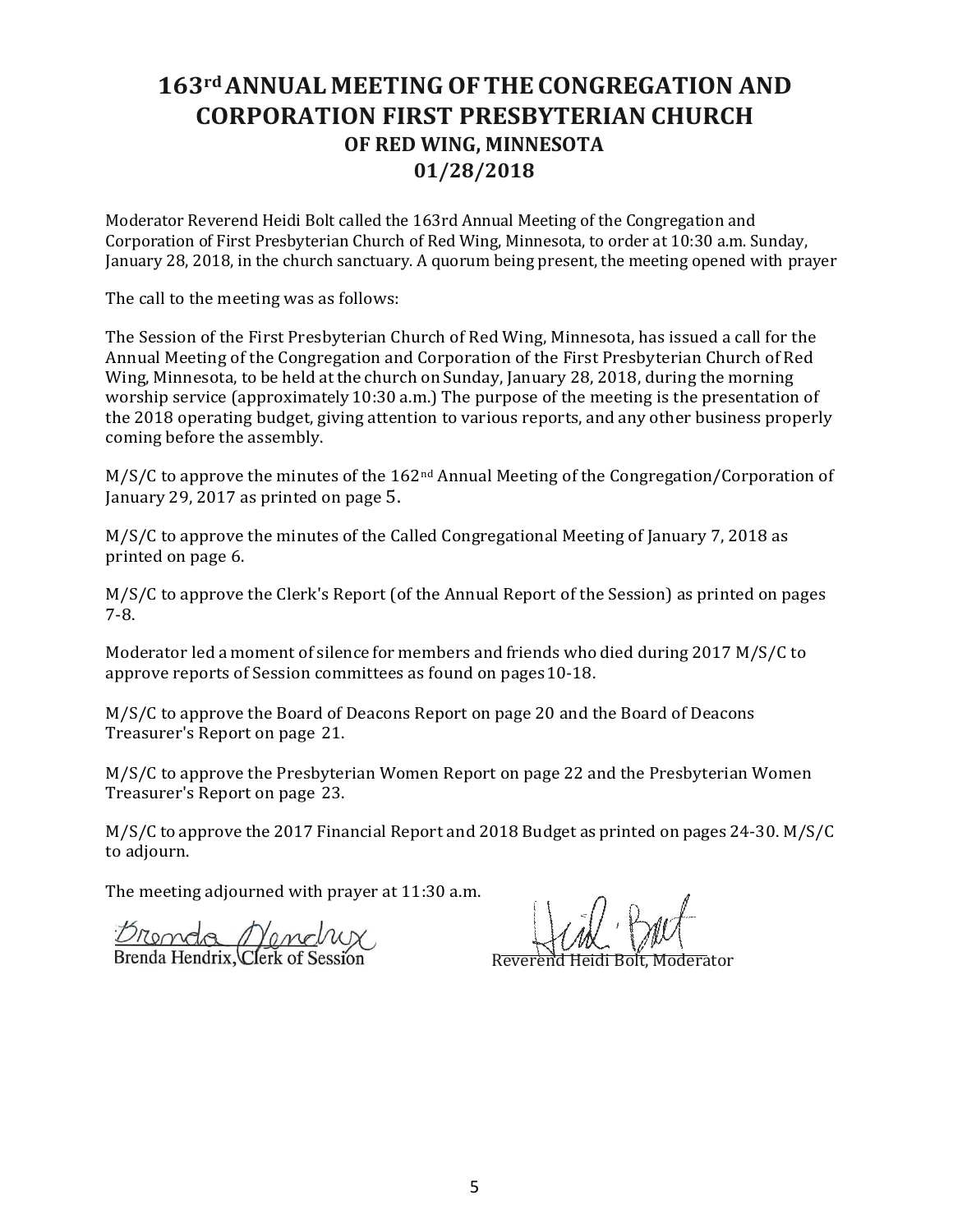### **SESSION 2018**

By Brenda Hendrix

The following have served as Ruling Elders during 2018:

| Class of 2019       | Class of 2020  | Class of 2021 |
|---------------------|----------------|---------------|
| Brenda Hendrix      | Kay Strobel    | Daisy Hofer   |
| <b>Elliott Mann</b> | John Tittle    | Kai Rodgers   |
| Sylvia Anderson     | Missy Phillips |               |
|                     | Ron Ward       |               |

Moderated by Pastor Greg Bolt and Pastor Heidi Bolt, the 2018 Session has had a very successful year. The members contributed creative ideas and solutions to their varied committee tasks while collaborating with all church committees. One member of the Ruling Elder class of 2019, Brenda Hendrix, has agreed to a second three-year term.Nominated by the nominating committee, Peter Dulak and John Plehal were elected by the congregation on January 13, 2019 and will be installed as members of the class of 2022 onJanuary 20, 2019.

Thank you to the outgoing elders Elliott Mann and Sylvia Anderson for your dedication to First Presbyterian Church, Red Wing.

The following have served as Deacons during 2018:

| Class of 2019    | Class of 2020     | Class of 2021   |
|------------------|-------------------|-----------------|
| Susan Huber      | Teresa Kohlnhofer | Karen Grewe     |
| Jean Mobraten    | Bit Skaar         | Darlene Hudson  |
| Min Martin Oakes | Susan Crocker     | JoAnne McNamara |

Chaired by Susan Crocker during the past year, the Deacons continue to serve as a body of caring, committed people that provide compassionate ministry to our congregation and the larger community. Min Martin Oakes, Jean Mobraten have agreed to serve another three-year term as a Deacon. Nominated by the nominating committee, Ernestine Houston was elected by the congregation on January 13, 2019 and will be installed as Deacon Class of 2022 on January 20, 2019.

The 2018 nominating committee was composed of Missy Phillips, Session representative; Jennifer Beck,Dolores Rootes, Marge Frost, andChrisRayner. Thecommittee presented an outstanding slate of officers to the congregation on January 13, 2019. Ruling Deacons and Ruling Elders elected are listed earlier in this report. Elected auditor for a second two-year term is Joy Smith. Joining her will be Jane Ward who will serve another two-year term.

Nominating committee for 2019 elected to serve is: Jennifer Beck, Mary Ellen Halverson, Dolores Rootes, and Marge Frost.

2018 auditors, Jane Ward and Joy Smith, have filled a critical role by reviewing and auditing the church financial records on a quarterly basis. We are grateful for their skills and time ensuring that we are operate financially with established internal controls and following recognized best practices.

Tom Erickson continues to be our treasurer, we are grateful for the time and effort that he puts into our church.

Briana Byrne has completed her first year in November as the office adminstrator for the First Presbyterian Church, Red Wing. Briana's creativity and eagerness to learn has been a great asset to our church.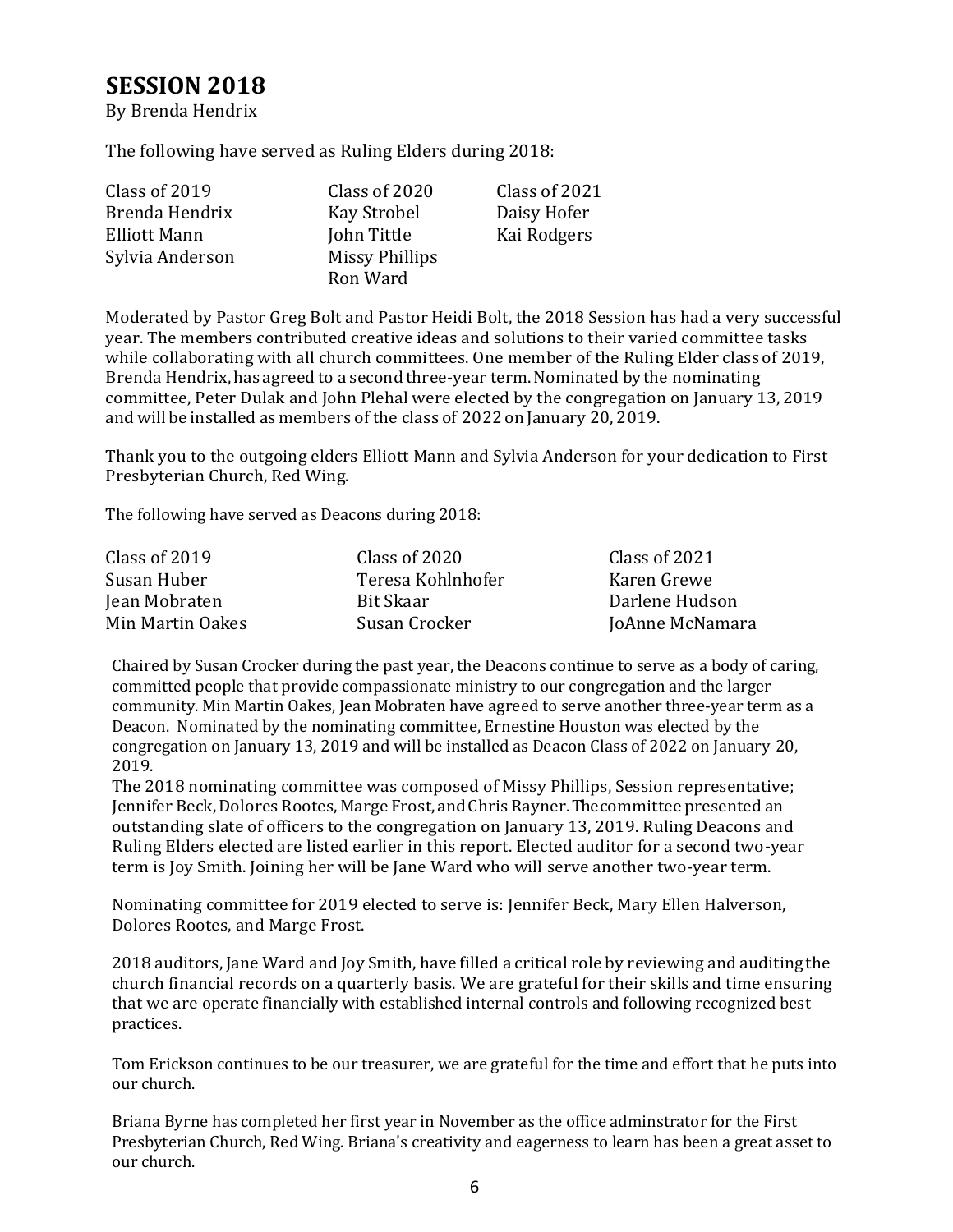Robert Trelstad continues to be the custodian; he has now had this position for this church for the last 3 years. Bob continues to do a terrific job for our church.

The music programming continues to be a major component of our worship. Pete Dulak as choir director of the talented and committed church choir, Lynn Dulak as pianist, JoAnne McNamara as organist, the JuBellation hand bell choir- all our instrumentalists and vocalists of all ages and experience also shared their talents, praising God with their music.

The 9-member session has worked together throughout the year with prayer, energy, respect, humor, and excitement - and grateful to have the opportunity to serve this congregation.

Thank you for allowing me to be Clerk of Session, I enjoy my role in session and look forward to another year serving our church.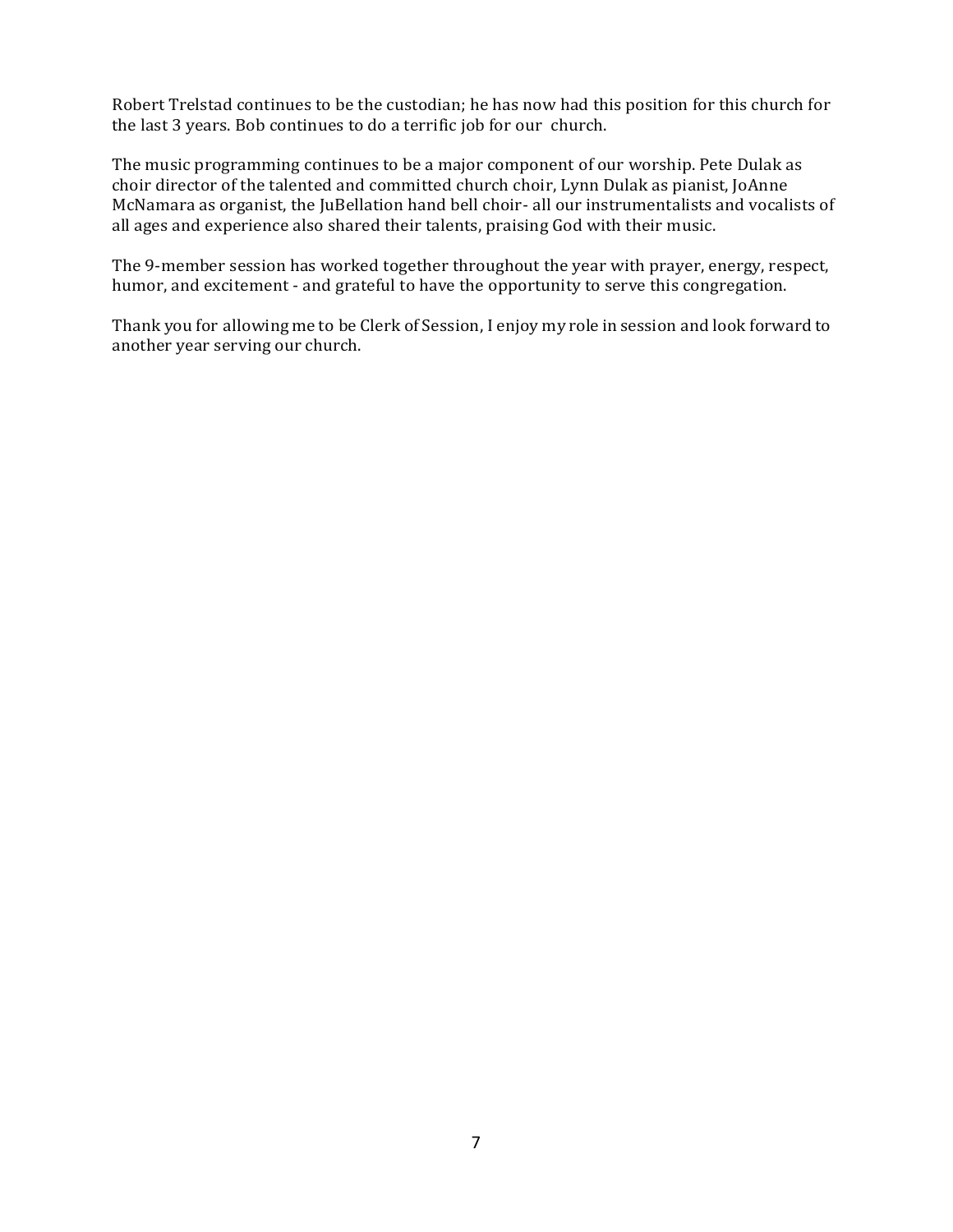### **IN THE LIFE OF THE CHURCH 2018**

#### **Baptisms**

• March 25, 2018Fletcher Good

#### **Weddings**

- August 8,2018 Jessica Gruenberg and David Ewart
	- September 8,2018 Nancy Bergfeldt and Stephen McCabe

#### **Memorial Services**

- Feb 26, 2018 Marcella Morrison Date of death: 02/21/2018 • March 14,2018 Richard Bennet Date of death: 01/07/2018 – friend of the church • May 5,2018 John Marquardt Date of death: 04/03/2018- friend of the church • July 16,2018 Lorraine Mehrkens Date of death: 07/13/2018 • September 19,2018 Royce Rundquist Date of death: 09/12/2018 – friend of the church • September 29,2018 Harley Slaikeu Date of death: 09/20/2018 • October 3,2018 Amy Shelstad Date of death: 09/29/2018
- October 6,2018 Dr. Symond Yavener Date of death: 09/27/2018 -friend of the church

### **Gains to the Active Roll:**

#### **By Confession of Faith:**

- May 9,2018 Samantha Kriese
- May 9,2018 Maddison Johnson

#### **By Certificate of Transfer:**

- March 14, 2018 John Plehal
- June 13, 2018 Verna Nickel

#### **By Reaffirmation of Faith:**

### **Losses from the Active Roll:**

#### **Deaths:**

- Marcella Morrison 02/21/2018
- Lorraine Mehrkens 7/13/2018
- Harley Slaikeu 09/20/2018
- Amy Shelstad 09/29/2018
- Anna Foster 12/07/2018

#### **Members moved from active list to friends of the church:**

| Lynn Fischer          | Jodi Burhans      | Lynn Regner (Elg)               | Rhonda Foster       | David Vonch |
|-----------------------|-------------------|---------------------------------|---------------------|-------------|
| David Dulak           | Daniel Pfeiffer   | Jerry Rosenow                   | Jesse Borseth       |             |
| Brian Schafer         | Nick Ryan         | Kari Schafer                    | <b>Chad Borseth</b> |             |
| Sherri Lynn Vonch     | Bob Ryan          | Koby Wiles                      | Carol Ryan          |             |
| Jim Goham             | Jessica Goham     | Zach Eastling                   | Sheri Vonch         |             |
| Andy Ryan             | Brianna Halverson | Meagan Halverson                | Caleb Rosenow       |             |
| Paul Dotson           | Rachel Harder     | Jarek Morrison                  | Kellie Ryan         |             |
| Andrew Geyer          | Susan Geyer       | Ben Dulak                       | Daniel Lee          |             |
| Dylan Lee             | Sam Tittle        | <b>Tiffany Wiles</b>            | Ben Tittle          |             |
| Alex Harder           | Alex Rosenow      | Christofer Einberger Abby Sekus |                     |             |
| <b>Shelley Dotson</b> | Katie Quinn       | Jon Gernentz                    | Hannah Rosenow      |             |
| Morgan Dotson         | Jasen Einberger   | Olivia Schafer                  | Sophie Schafer      |             |
| <b>Anne Rosenow</b>   | Sarah Milbright   | Michael Milbright               | Claire Sekus        |             |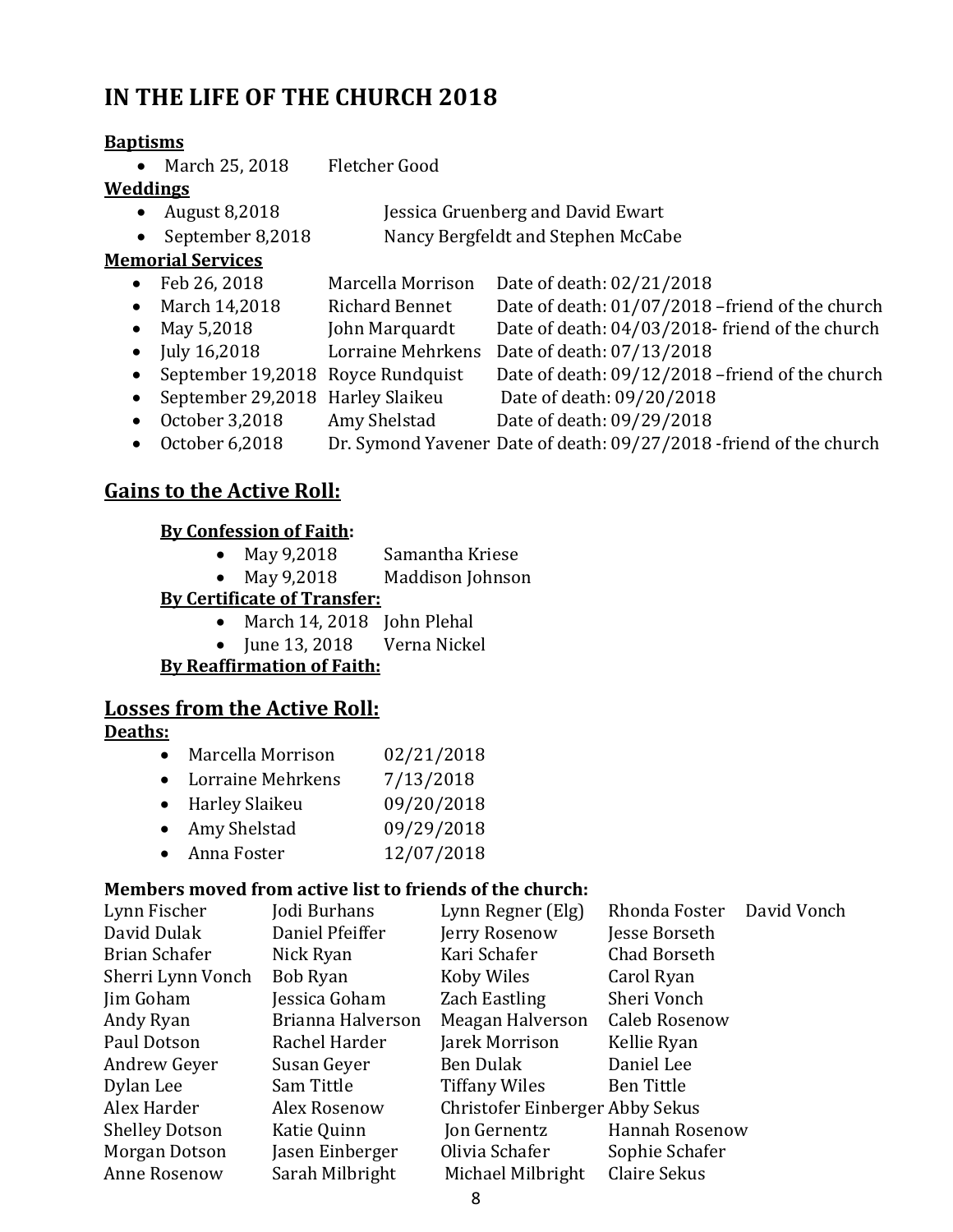| <b>SUMMARY OF THE LIFE OF THE CHURCH - 2018</b> |  |                                         |    |  |  |  |  |
|-------------------------------------------------|--|-----------------------------------------|----|--|--|--|--|
| <b>Gains to the Active Roll</b>                 |  | <b>Losses from the Active Roll</b>      |    |  |  |  |  |
| By Confession of Faith/Transfer: 4              |  | Annual Review of membership:<br>Deaths: | 53 |  |  |  |  |
| <b>Total</b>                                    |  | <b>Total</b>                            | 58 |  |  |  |  |
| 2017 Active Membership: 249                     |  |                                         |    |  |  |  |  |

### **Total Active Membership as of December 31, 2018: 195**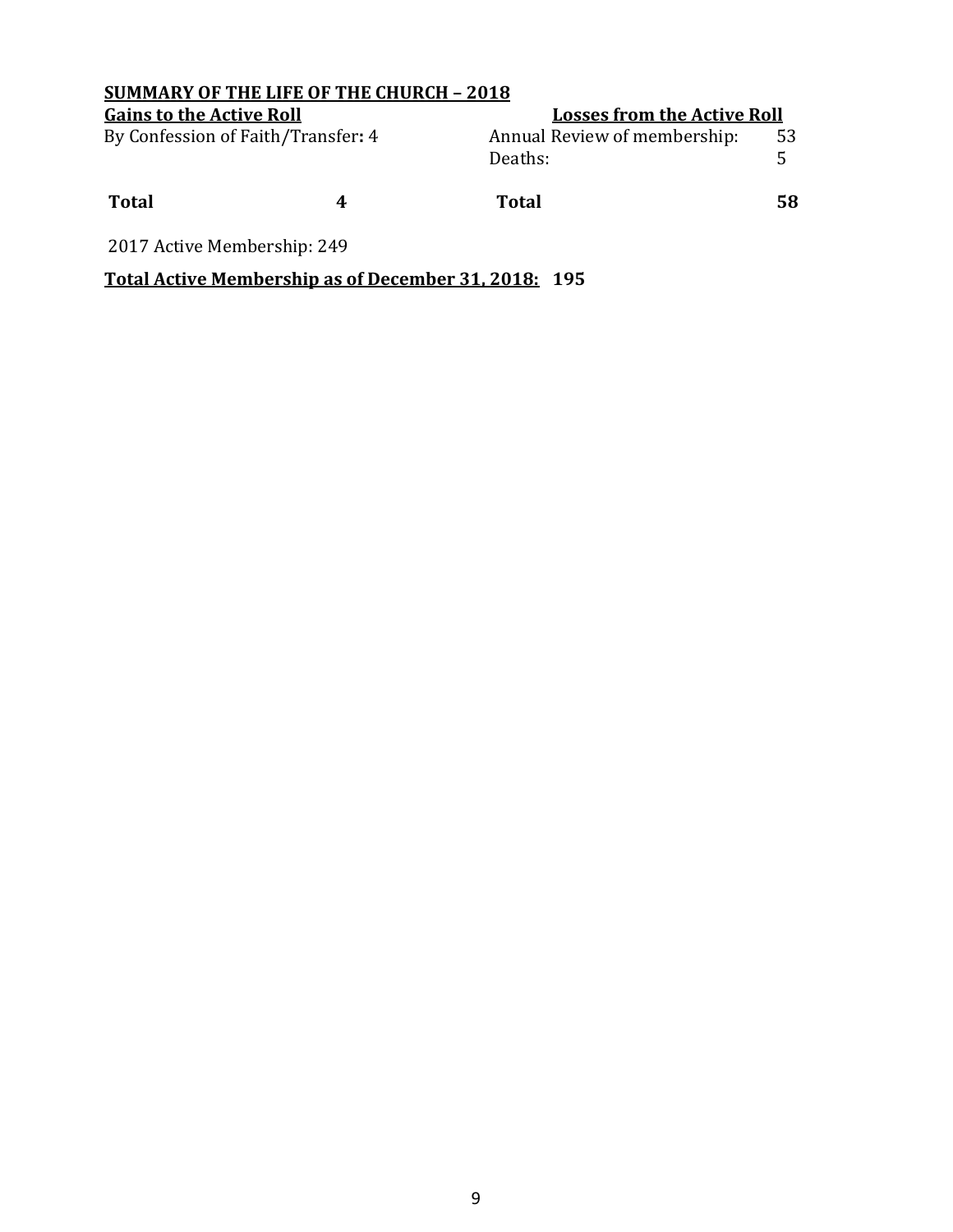### **Building and Grounds 2018**

By Jack Strobel

**Committee Members:** John Plehal, John Tittle, Jack Strobel, and Ron Ward, chair.

**Meeting times.** Regular scheduled meeting on the second Wednesday of each month at 8:00 AM. Other meetings are with two or more members for conferences with contractor or vendor, work sessions, and by internet.

During all of 2018, the committees primary focus has been accomplishing delayed maintenance and correcting the damage that has been caused by such delay. Other activity involved some capital improvements.

**Water Damage.** Water damage to both the interior and exterior entering the building from outside of the building has occurred from leaks and icing particularly on the north side. Substantial progress has been made to controlling this, but damage is continuing to occur. The following has been accomplished:

- Removed plantings in courtyard; raise soil slope to direct water for building, add waterproof membrane and landscape rock cover. **\$3,646.01**
- Lift sidewalks by "mud jacking" in the court yard and on the west side of the building to direct water away from entering the basement level.
- Re-roof the flat roof on the bell tower and the flat roof area of the building to effectively redirect water to gutters and roof drains. **\$3 570.**
- Remove large Ash tree from north side of the building to prevent clogging of gutters.
- Replaced face brick on bell tower as needed and re-grouting all tower face brick the due to water damage behind the face brick. **\$6,120.**

**Hail Damage to shingle roof.** Re-roof the shingle portion of the building and the shed on the south side of the building including the steeple, gutters and downspouts damaged by hail. Upgraded roof with Hi-Impact resistant shingles. Upgraded gutters and downspouts to improve drainage from roof including and added electric heat cables to prevent clogging by icing. Substantial time was spent negotiation with the insurance company for on coverage issues and with contractors doing the work. **\$2500**

**Fire Sprinkler System.** Substantial water damage has occurred from leaks in this system and one system failure has occurred.

- Periodic replacement of leaking pipes has occurred for a number of years including 2018.
- Reviewed the inspection conducted by an independent firm **\$800.00** which identified various discrepancies but eliminated the need for a major replacement due to the piecemeal replacements previously done. A meeting was held with Summit and they were contracted to correct the discrepancies. **\$2,640.**
- The compressor that keeps the water out of the dry side of the system failed and resulted in alarm involving the fire department sending a crew to the building. Summit was called on an emergency basis, the flooded dry side was corrected, and new compressor was installed. Ceiling tiles were replaced or repaired.

**Lighting System.** Xcel Energy had a substantial rebate program to replace all lighting with LED lighting. The cost of replacing burned out lights has been substantial due to the cost of scaffolding, and professional replacement. LED reduces the need for such replacement and additionally, substantial saving in electrical energy was experienced and will continue to be experienced in the foreseeable future. The entire building is now operating on the new efficient lighting. Cost was \$25,768.20, but most cost was covered by Xcel rebates. The **\$4100** paid by the church is expected to be recovered by energy savings over the next 4 to 5 years.

**Policy for Building Use by Outside Groups.** The policy in force has not been followed and the committee has been working on both an update and better methods of administration of the policy.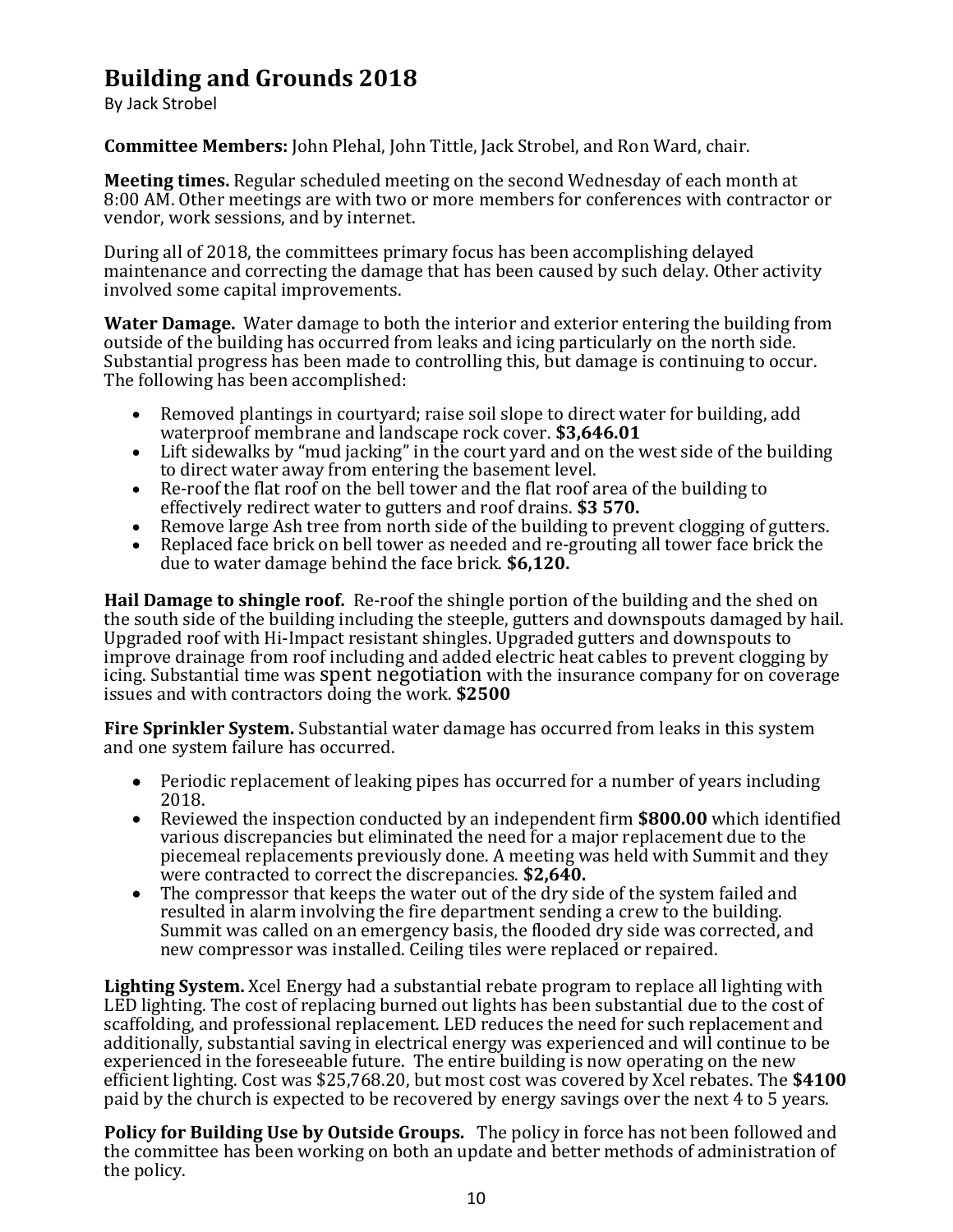#### **Kitchen.**

- Gas continues to leak from second hand stove that was installed in the original kitchen due to failing pilot lights that go out and creates gas odors in the lower level of the building. Conservative repairs have failed to correct the situation. New pilot lights have been ordered and will be installed. Persons using the Kitchen however say the stove does not meet the needs of the meal preparation on some occasions. A subcommittee of knowledgeable members has been established investigate possible replacement within the capabilities of the existing exhaust hood over the current stove.
- The second-hand refrigerator previously installed failed and was replaced by a new, more energy efficient unit. After several attempts at repair, it was determined that it was irreparable. **The \$2600.00 cost was discounted by Riester and was covered by a generous gift of a church member.**

**Custodian Job Description.** The current job description for the custodian is far too burdensome for the hours that he has been allowed and the inadequacy of the equipment available to him for use. A basic minimum list of duties has been developed by the committee and a meeting is being arranged with the custodian to discuss what can be done and what cannot be accomplished in the limited number of hours budgeted for him.

**Carpeting.** Carpet cleaning and vacuuming consumes much of the custodian time budgeted and our carpet cleaning equipment is limited in its capability. Although the carpet is nearing the time for replacement the committee engaged A-1 Cleaning to thoroughly clean the carpet to extend its life.

**Audio/visual.** Pastor Greg Bolt obtained a grant from the Presbytery and the funds have been dedicated to updating the audio-visual capabilities within the church.

**Future cost concerns.** The committee recognizes that future maintenance of an aging building must be financed and budgeted. The Session voted to borrow money from endowment funds, and a capital fund drive be established to repay the loan, with interest and loss of investment gains if they should occur. A loan from the endowment fund has not yet been needed, but we recommend that such maintenance should be financed by the budget rather than borrowing in the future.

#### **Building Security.**

- Security cameras were re-positioned, and security software upgraded. Camera has been placed in nursery.
- Annual fire inspection was conducted, and only minor discrepancies are expected.

**Monitoring System.** The monitoring system for the fire alarm, fire sprinkler system and elevator appears not to have been inspected as required by code and the current monitoring company is unresponsive to our attempts to get information on what they are doing or what needs to be done. It was determined to investigate replacing the monitoring company and interviews were conducted with other providers. The committee has chosen Custom Alarm to handle inspections and the monitoring system and negotiations on service has begun. It appears that the control panel is reaching the end of its useful life and will need to be replaced in the next several years.

**Insurance on Property.** Our casualty insurance paid for all but the \$2,500 deductible of the cost of replacing the shingle portion of the roof. It is anticipated that the insurance company is considering increasing the minimum deductible for hail damage to \$2500. Discussion with the broker were held to determine if that can be minimized. The high impact shingles may strengthen our position with accomplishing that. Other coverage issues were discussed with broker.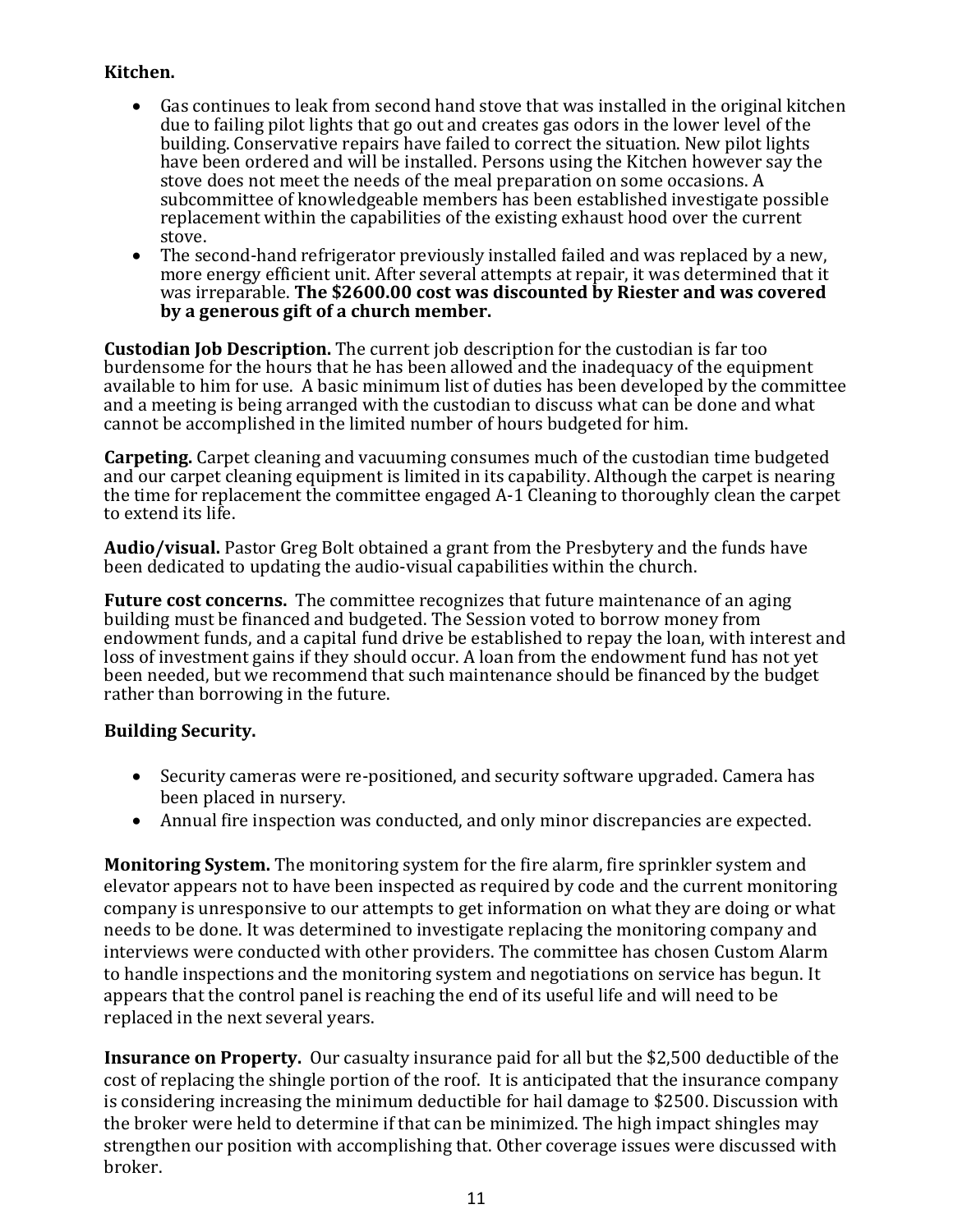**HVAC.** Three air conditioners quit working and were repaired. **\$3, 570**. Boilers are aging. Two of the three boilers were eligible for Xcel rebates. Other needed repairs were made, but we were advised that the system is reaching its useful life. The Xcel rebates for upgrade of replacement of boilers were deemed not sufficient to warrant such work to be done that this time.

#### **Routine maintenance:**

- Annual back flow inspection as required by the city was performed.
- The sign on the corner of  $6<sup>th</sup>$  and West Ave was removed as being damaged beyond repair. Investigation is being done with regard to replacement. Since the building is located in a historic district the city imposes strict requirement on replacement.
- Sidewalk and parking area maintenance has required attention and is being resolved, especially access to the property from 6th Avenue. Signs have been placed to limit parking at walks from street to the building access areas.
- Work has been done on establishing a routine maintenance schedule for all the systems in the building for either custodian or volunteer attention.
- The bathrooms had changes made including baby changing tables. **\$523**
- Servery Kitchen faucet replaced.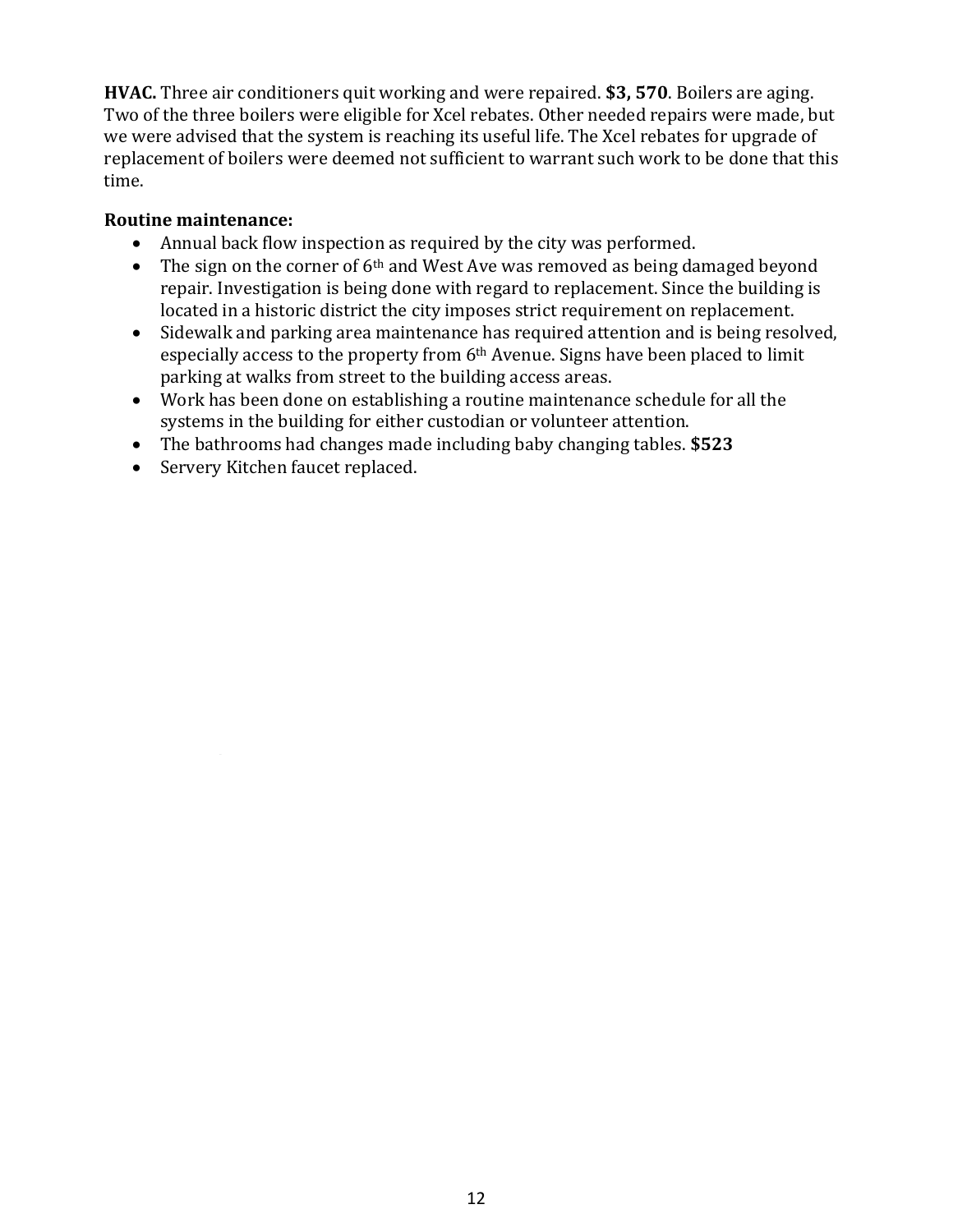### **CHRISTIAN EDUCATION 2018**

by Daisy Hofer

Pastors responsible for Children and Youth Ministry: Pastor Heidi Bolt and Pastor Greg Bolt

Chairperson: Daisy Hofer

Members: Becky Norton, Missy Phillips, Kai Rogers, and Natasha Yates

Nursery: The nursery is open during Sunday School and the Sunday Worship Service. It currently serves children birth through age 3, with 4 and 5-year olds welcome with the permission of the attendant.

The nursery is currently attended by David and Justin Scheerer with Kylie Griffin, Amara Smith, and Luana Martin acting as substitutes.

#### **Sunday School:**

This year Sunday School classes have again been restructured to accommodate the membership and age differences of our youth. We presently have 2 classes: 4-year-old —2nd grade and 3rd grade—high school. The GIFT (Growing in Faith Together) is offered the first Sunday of each month to provide an intergenerational experience where all ages learn from one another.

Teachers for the SS classes include: Anne Barlass, Jennifer Beck, Heidi Bolt, Greg Bolt, Karen Grewe, Teresa Kohlnhofer, Julie Martin, Becky Norton, and Kai Rodgers.

Children and Worship: (Ages 4 years — 2nd grade) The curriculum includes emphasis on: order of worship, storytelling, reflection, work time and sharing of concerns.

Rotating Curriculum: (3d grade — high school)

**1st Sunday**—Intergenerational: GIFT, Growing in Faith Together Youth along with the Adult Ed. class meet for a faith-based activity

**2nd Sunday**—Bible Study: Spark Activate Faith, youth explore Old and New Testament stories tied to the Scripture used in worship.

**3rd Sunday**—Youth Drama: Julie Martin works with the youth to present a drama for the congregation once a month. This has been a good way for our youth to become part of the Sunday morning worship service.

**4th Sunday**—Mission Experience: Youth focus on a mission-oriented lesson. (ex. is care packages for the homeless.

Confirmation: (Grades 7-9)

2 youth, Sammy Kriese and Maddy Russell were confirmed in May. The current 5 confirmands, Kingsley Alsop, Luana Martin, Betsy Foster, Max Hanson, and Amara Smith meet twice a month. The curriculum works on developing faith formation.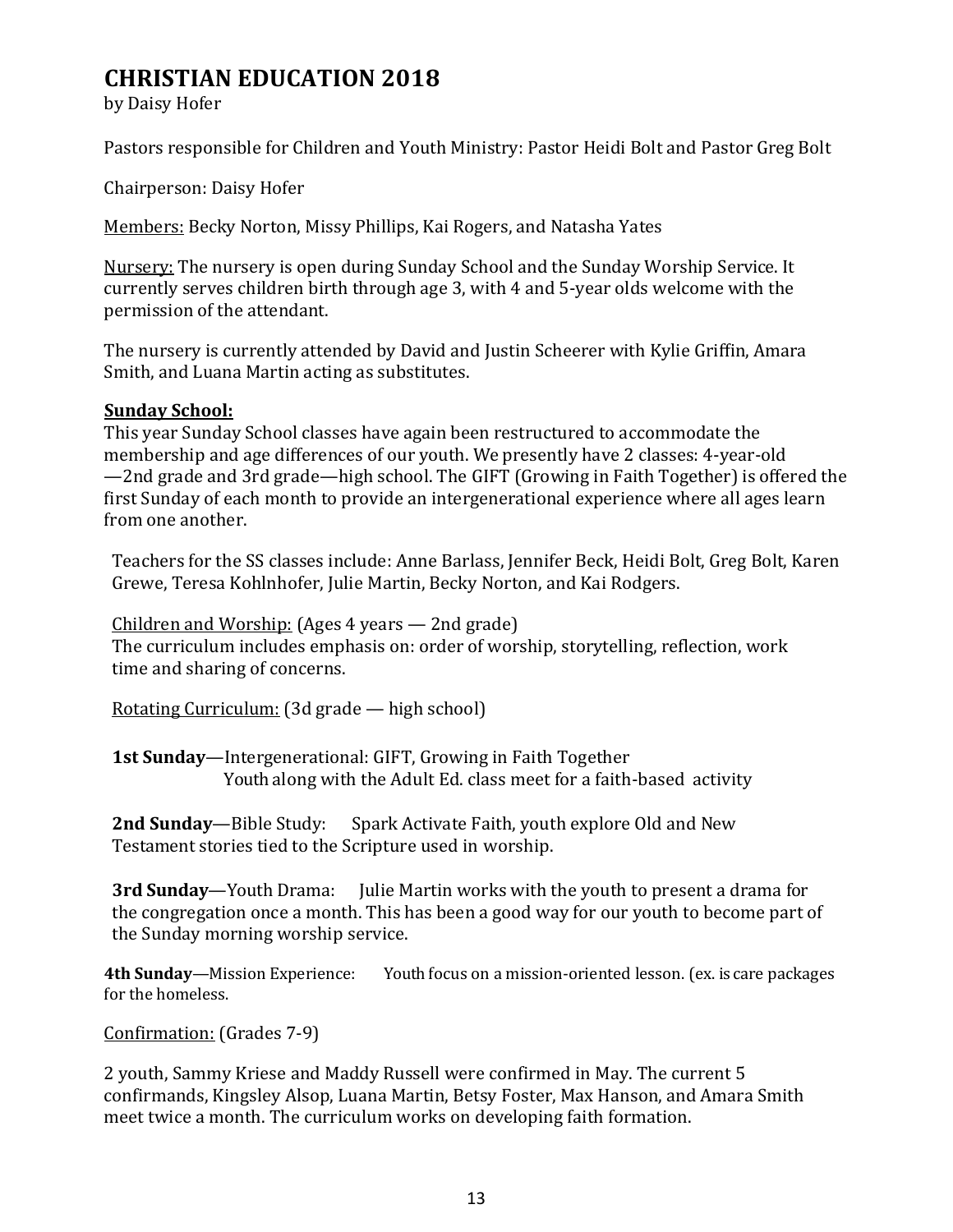#### Adult Education:

5-10 adults meet weekly on Sunday morning to have discussions on how religious teachings apply to current events in our daily lives.

This fall Pastor Heidi Bolt and Ian Scheerer offered 5 financial literacy classes on Tuesday nights.

#### Christmas Pageant:

15 youth ushered in the Christmas season with energy, laughter and meaning by performing "Did You Know?", an original play written and directed by Jennifer Beck. It was a work that incorporated all our young people's gifts and talents in a meaningful way. For the first time our play even included a real live baby Jesus, one-month old, Violet Mann.

#### Youth Activities:

#### Youth Mission Trip:

In June 6 high school students: Aiden Coyle, Sammy Kriese, Justin Scheerer, David Scheerer, Amara Smith, and Ellen Vezina and 2 adults: Pastor Greg Bolt and Becky Norton participated in a week of service and learning at Ferguson, Missouri. The experience included cleaning out a house, working at an organic garden, and serving as tutors for a summer enrichment program. The group also attended a St. Louis Cardinals game, went to the St. Louis Zoo, and had great food. Upon leaving Ferguson they stopped at the memorial for Michael Brown, the young man killed by police officers that sparked the "Black Lives Matter" movement.

#### **Other Youth Events:**

- 1. Souper Bowl of Caring
- 2. Tubing on Buck Hill, 16 participating
- 3. St. Patrick's Day Brunch, served 60 people with 6 youth helping serve
- 4. Recognition of Senior Graduates: Hannah Coyle, Gage Peine, Jessica Scheerer, and Ellen Vezina. Each was given a fleece blanket with year 2018 and the words "You are loved by First Presbyterian Church, Red Wing, Minnesota."
- 5. Rally Sunday—a new format was used which focused on church members signing up for various church committees. A meal was served and some energetic youth organized games.
- 6. Hiked Barn Bluff
- 7. Presbyterian parents gathered for a pot-luck at the Bolts
- 8. Beach Party at Jennifer Beck's home
- 9. Crop Walk
- 10. Harvest Party at Nesbitt's in Wisconsin. 18 people explored the spruce tree maze, preceded by a pizza lunch at church.
- 11. Youth movies with Pastor Greg—Middle and High School youth viewed high interest movies followed by relevant discussions.
- 12. Christmas caroling for Jean Harrington, Gloria Stucki, and Martha Thomas.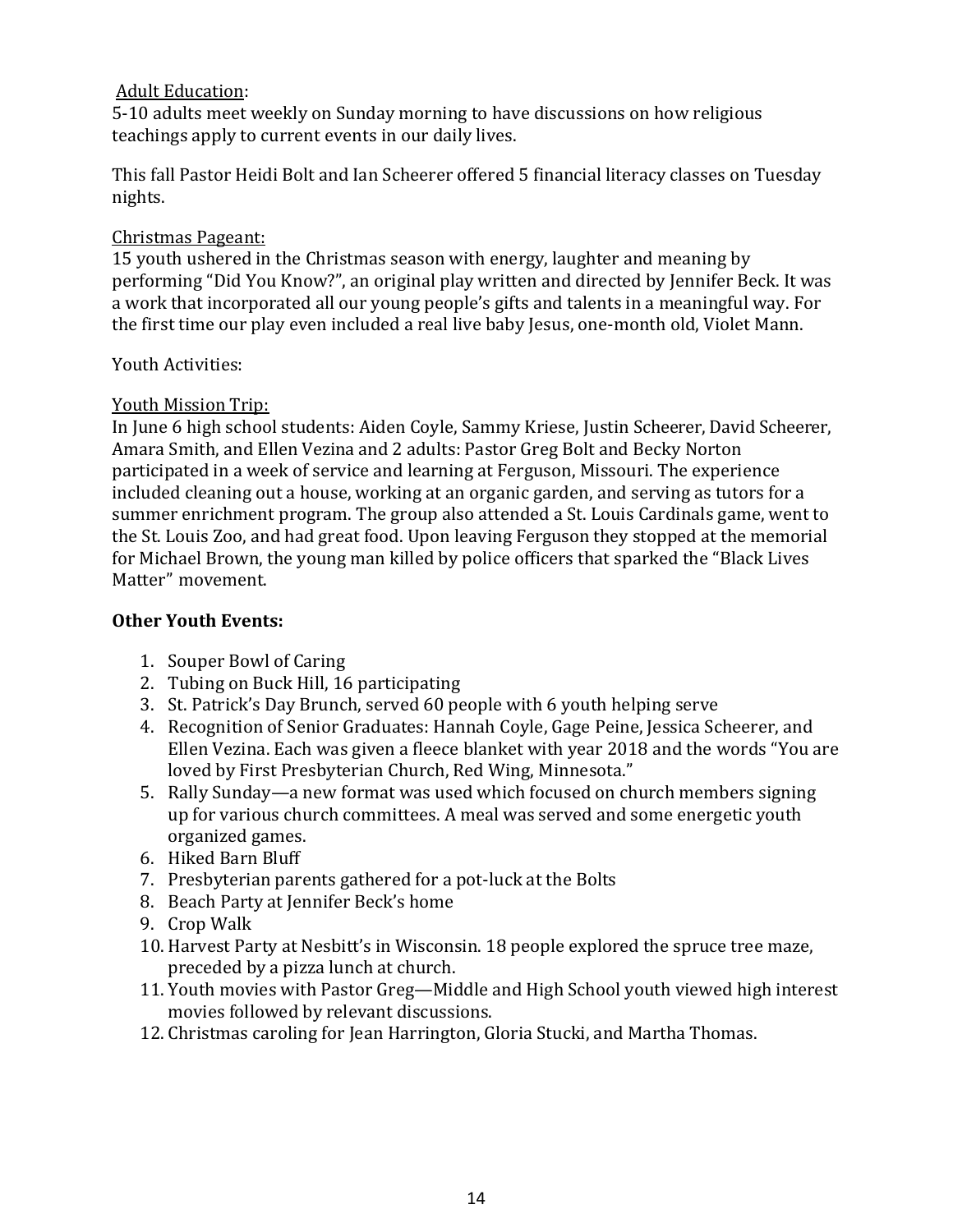### **FELLOWSHIP AND MEMBERSHIP**

By Kay Strobel

**Committee Members:** Sylvia Anderson, Daisy Hofer, Elliott Mann, Bonnie Lohmann, Marilyn Olson, Bit Skaar, Kay Strobel, chair. Heidi Bolt, ex officio

**Regular Meeting Time:** Second Tuesday of each month at 4:00 PM.

**Sunday Fellowship Hour:** Marilyn Olson arranged for all hosts for the coffee hour each Sunday. Some committee members also served as hosts during the year.

**Sunday Morning Greeters:** Bonnie Lohmann arranges for greeters.

**Refreshments**: The committee provided or assisted at other occasions including the Woodbury Orchestra Concert, the June Pizza party, Advent organ programs, Christmas Dinner.

**Food Handling Safety:** The committee conducted a food handling course for kitchen workers, Heidi Bolt arranged for a video presentation.

**Funerals:** Served funerals in 2018 for Marcelle Morrison, Richard Bennett, John Marquardt, Lorraine Mehrkens, Royce Rundquist, Harley Slaikeu, Symond Yavener, and Amy Shelsted. Sylvia Anderson arranged for meals or lunches following funerals when requested by families, including meeting with families to determine their wishes, soliciting food from church members, and the committee worked on preparation and serving.

**Fellowship Area Improvements:** Bit Skaar made cushions for the four chairs in the gathering area; Kay Strobel gave three high tables, and Ron Ward gave black covers for the tables.

We welcome anyone who would like to serve on the Fellowship & Membership committee.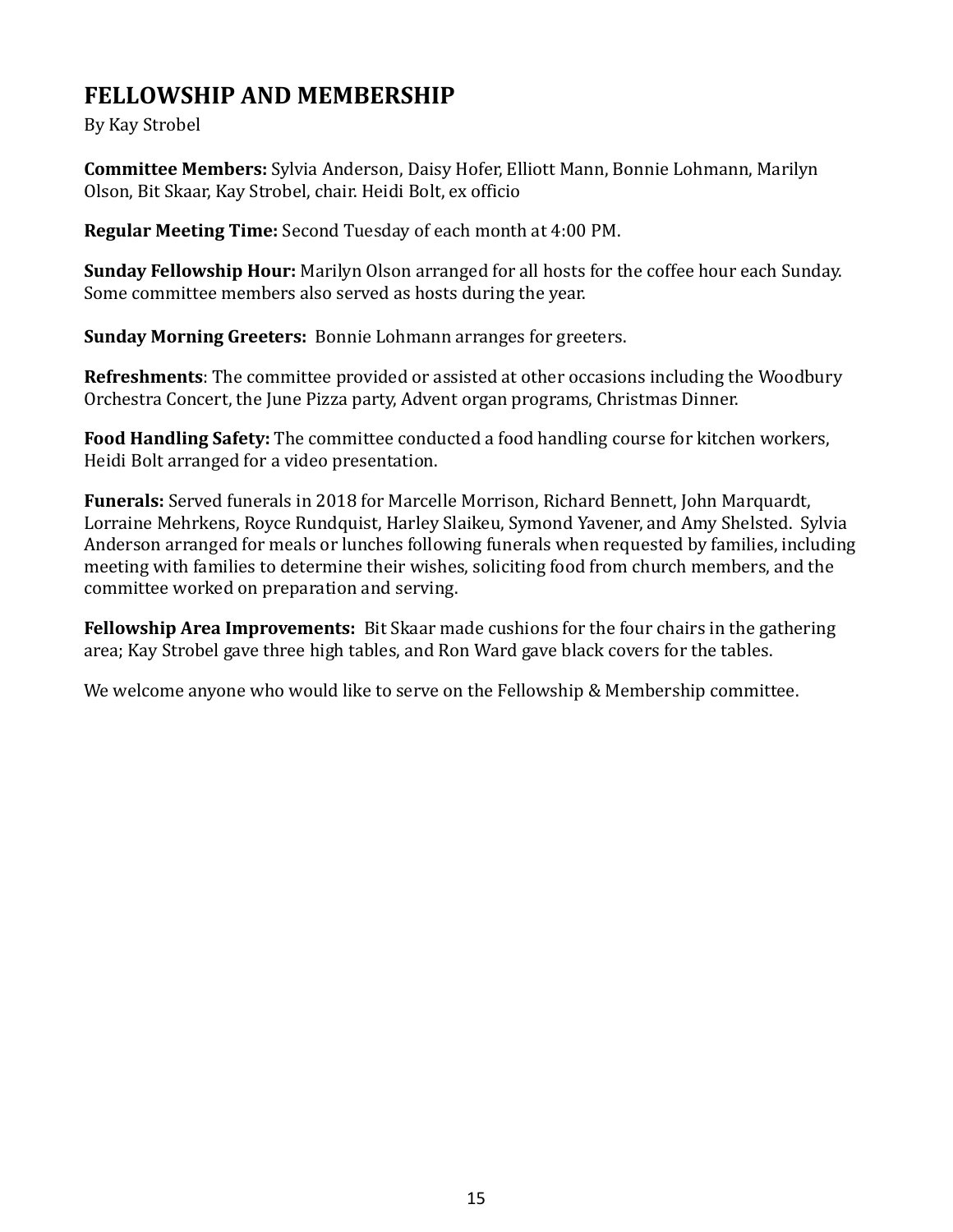### **FINANCE AND STEWARDSHIP COMMITTEE REPORT 2018**

by John Tittle

The Finance and Stewardship Committee meets 8 am 2nd Tuesday of every month Committee Members: Tom Erickson (Treasurer), Kris Kvols, Ian Scheerer, Sylvia Anderson and John Tittle.

### **2018**

2018 was a complicated year financially for the church. There were large expenditures such as a new roof, LED replacements for lighting, exterior grading, and fire suppression system repairs. Much of this work fell outside of our normal operating budget. Timely contributions by members and insurance payments covered these costs. The church has not incurred any debt as a result of these projects.

The budget we adopted for 2018 was a deficit budget, meaning we had expected costs greater than projected revenue. We remained within budget and the deficit amount was covered by contributions of church members.

The church does not have a mortgage, but our aging building will continue to require upkeep related to the age of the structure. Our continuing capital fund drive is important in this regard.

Our daily operating expenses are covered by pledges and contributions. Investments from major gifts provide for part of our financial needs. New Covenant Trust provides a monthly draw, the Rayner fund supports Christian education and the Jim Grantman Organ Fund continues to provide for maintenance of the organ and related expenses such as organist salary and insurance. This fund also covers the Advent Organ Series which has been well received by our congregation and the Red Wing community.

The church applied for and received a technology grant which allowed the purchase of new microphones, video monitor and projection screens.

### **Stewardship Program**

The stewardship program for 2018 was a success. It ran from October to November of this year. Pledges have been stable and actually increased for the coming year.

### **Budget Recommendations for 2018**

The finance committee carefully reviewed the church's financial needs for the coming year and put forward the budget adopted by Session which has estimated revenue of \$217,049 and estimated expense of \$237,773. We will have to raise the amount of the shortfall.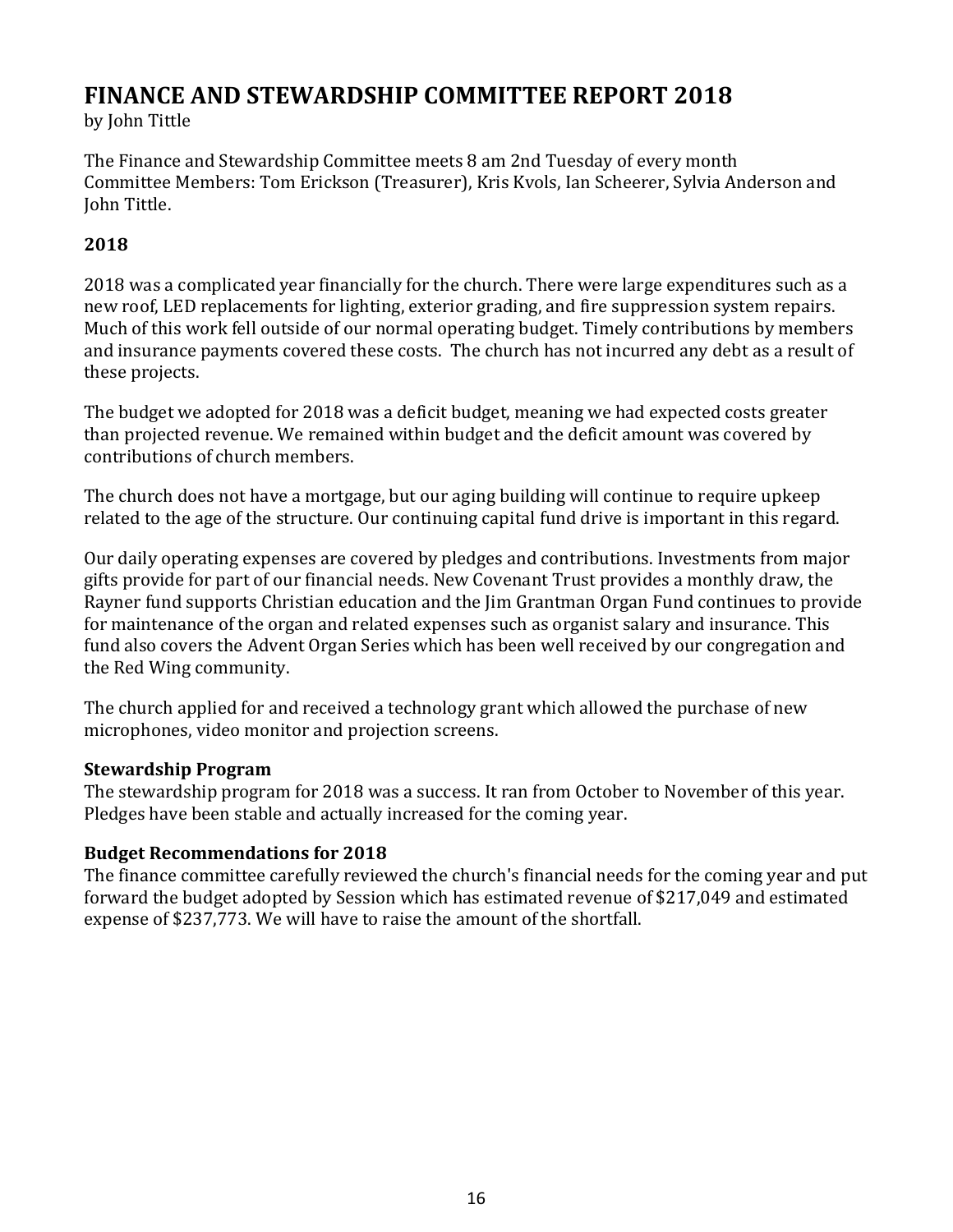### **BOOK OF GOLDEN MEMORIES 2018**

by Tom Erickson

| Fund balance on 12/31/2017                | \$5808.99    |
|-------------------------------------------|--------------|
| Income:<br>2018 memorials                 | \$3795.00    |
| Disbursements:                            |              |
| Baby changing stations                    | $-$ \$423.34 |
| Hand sanitation equipment in serving area | $-$ \$249.10 |
| Fund balance on 12/31/2018                | \$8931.55    |

Memorials received into the Book of Golden Memories in memory of: Richard Bennett Marcie Morrison Pat Olson Lorraine Mehrkens Harley Slaikeu Symond Yavener Amy Shelstad Anna Foster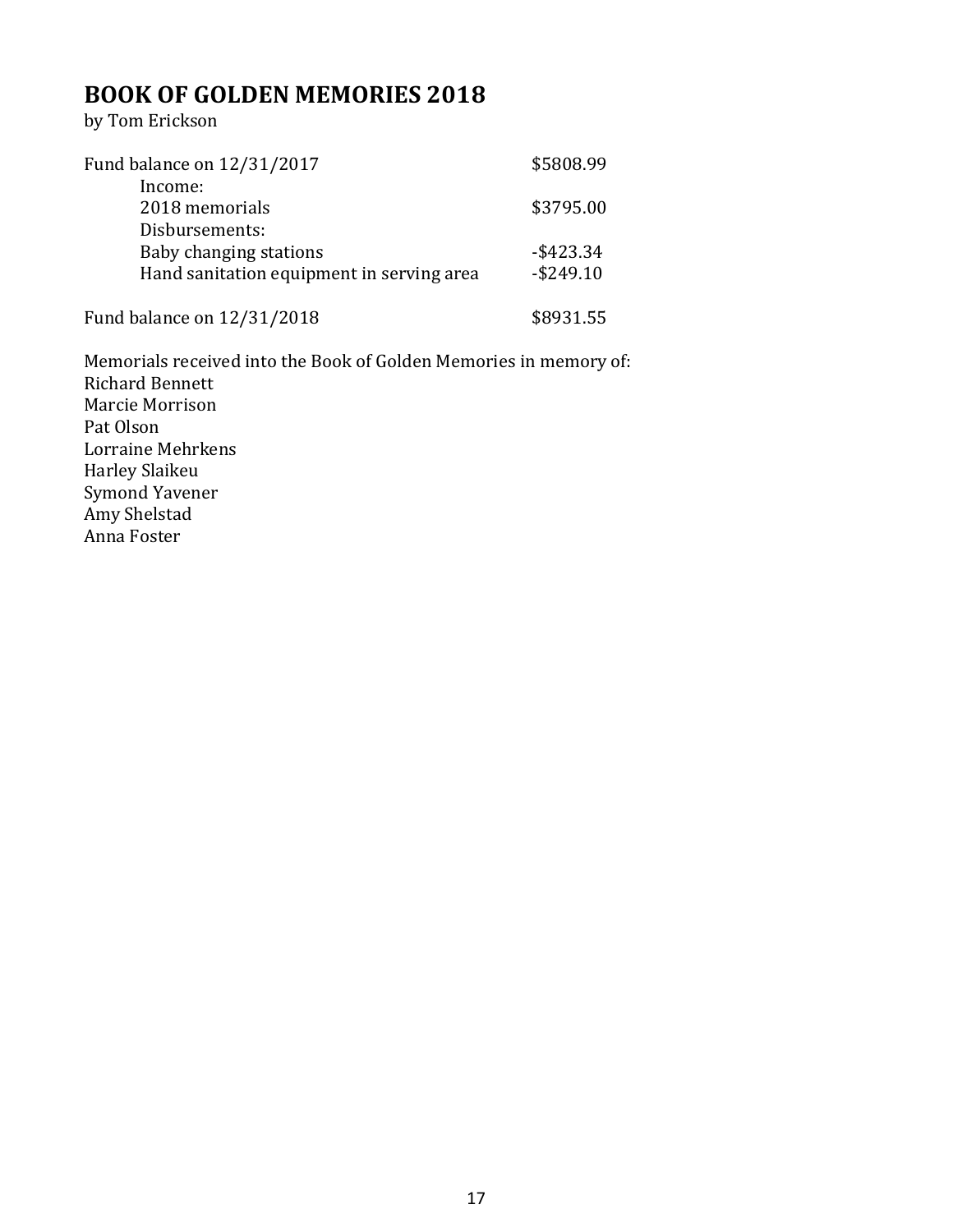### **INTRA-CHURCH 2018**

By Kai Rodgers

**Committee Members:** Ian Scheerer, Anne Barlass, Susan Crocker, Kay Strobel, Kai Rodgers (Chair)

Heidi Bolt, Greg Bolt

#### **Personnel Policies**

The current policies were adopted by the Session in 2014. Nothing has been changed.

#### **Employee Relations**

- 1. Working with Buildings and Grounds committee to review job description of the custodian. Session approved a proposal for an increase in hours to ensure a thorough job. An updated job description is in draft form.
- 2. Heidi and Greg with Briana for yearly review. Briana is happy in her position and Heidi and Greg are happy with Briana. She was given a pay increase at her six-month employment date as based on our employment agreement.
- 3. Contacted Presbytery to initiate process to transfer Heidi and Greg's contracts from 'designated' pastors to 'indefinite' pastors.
- 4. Met to review staff contracts and make recommendation to the Stewardship/Finance committee for 2019.
- 5. The committee asked the congregation to contribute to the annual Christmas gifts provided to staff.

### **Membership**

Members who are inactive were contacted regarding the status of their membership and based on their response, were either retained or removed from the membership roll.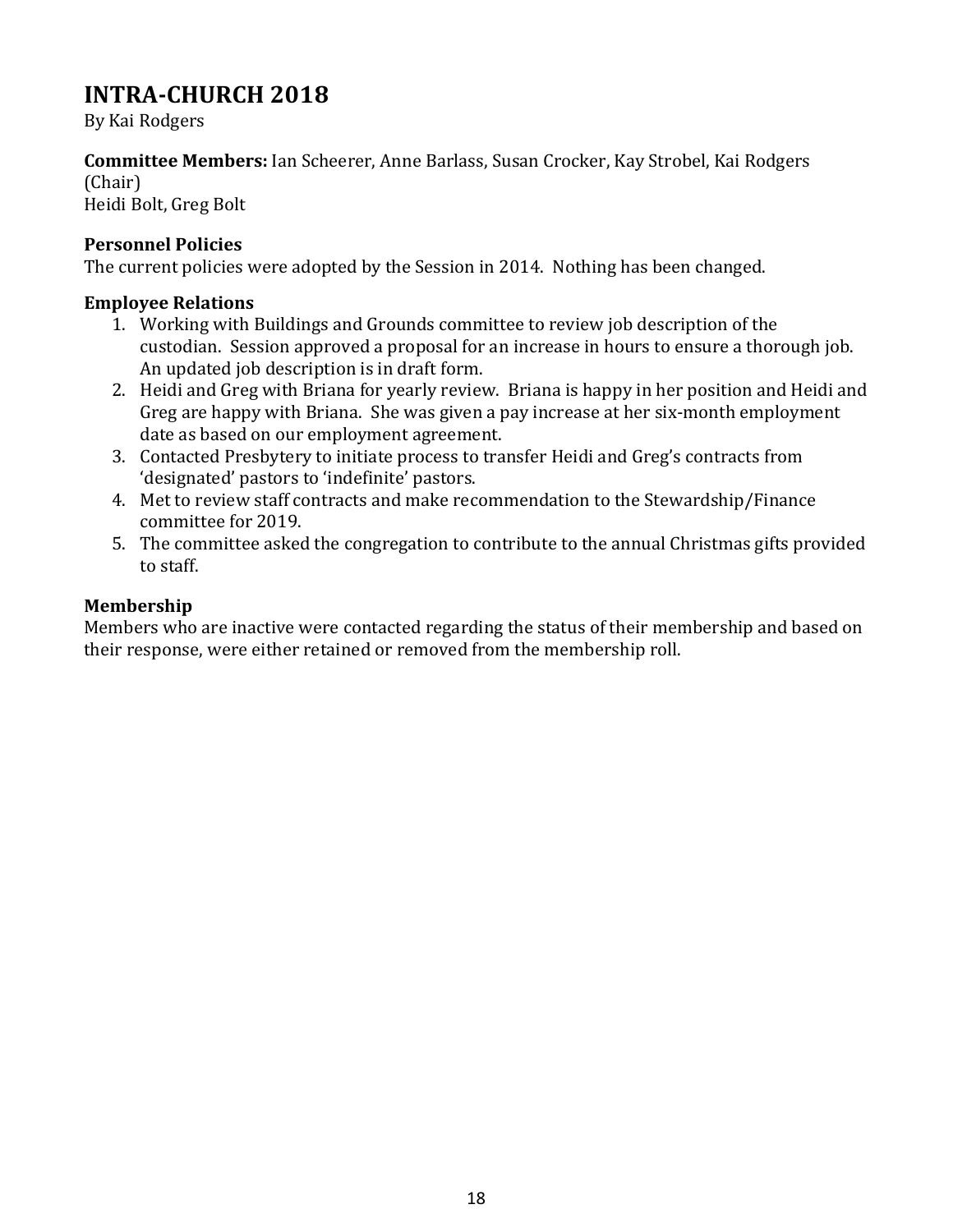### **MISSION COMMITTEE 2018**

by Missy Phillips

#### Activities for 2018

1. Food Shelf

| <b>Food Shelf Totals 2018</b> |                                 |                 |                              |                |                          |                |                       |  |
|-------------------------------|---------------------------------|-----------------|------------------------------|----------------|--------------------------|----------------|-----------------------|--|
|                               | January                         | <b>February</b> |                              | <b>March</b>   |                          |                | <b>April</b>          |  |
| 78                            | boxes of<br>hamburger<br>helper | 22              | Spagetti-o's                 |                | N/A                      | 25             | packages of popcorn   |  |
| 6                             | misc.                           | $\mathbf{1}$    | package of Jello             |                |                          | $\mathbf{1}$   | box of oatmeal        |  |
| 84                            | Total                           | 13              | boxes of noodles             |                |                          | $\overline{2}$ | cans of beans         |  |
|                               |                                 | $\overline{2}$  | boxes of hamburger<br>helper |                |                          | 6              | pack curry helper     |  |
|                               |                                 | $\mathbf{1}$    | jar of pasta                 |                |                          | $\overline{2}$ | cans Spagetti-o's     |  |
|                               |                                 | 39              | Total                        |                |                          | $\overline{2}$ | misc.                 |  |
|                               |                                 |                 |                              |                |                          | 38             | Total                 |  |
| May                           |                                 |                 | June<br>July                 |                |                          | <b>August</b>  |                       |  |
|                               | N/A                             | 38              | bottles of syrup             | 18             | bottles of syrup         | 49             | boxes of Granola Bars |  |
|                               |                                 | 38              | Total                        | 10             | cans baked beans         | 49             | Total                 |  |
|                               |                                 |                 |                              | 22             | misc.                    |                |                       |  |
|                               |                                 |                 |                              | 50             | Total                    |                |                       |  |
|                               | September                       | <b>October</b>  |                              |                | <b>November</b>          |                | <b>December</b>       |  |
| 38                            | jars of jam/jelly               | $\mathbf{1}$    | jar of jelly                 | 39             | jars of pasta sauce      | $\overline{2}$ | boxes of oatmeal      |  |
| 5                             | Misc.                           | 40              | boxes of cereal              | 20             | cans of pasta sauce      | 10             | misc.                 |  |
| 43                            | Total                           | 41              | Total                        | $\overline{4}$ | cans of tuna             | $\mathbf{1}$   | bag of dog food       |  |
|                               |                                 |                 |                              | 2              | cans of crabmeat         | 38             | boxes of noodles      |  |
|                               |                                 |                 |                              | $\mathbf{1}$   | package of<br>applesauce | 51             | Total                 |  |
|                               |                                 |                 |                              | $\mathbf{1}$   | can of corn              |                |                       |  |
|                               |                                 |                 |                              | $\mathbf{1}$   | box of cereal            |                |                       |  |
|                               |                                 |                 |                              | 59             | Total                    |                |                       |  |

- 2. Community Care Fund \$1500 gifted from our annual pledge
- 3. Special Offerings
	- a. One Great Hour of Sharing
	- b. Pentecost (40% local- designated to Camp Pepin Campership)
	- c. Peace and Global Witness
	- d. Christmas Joy
- 4. Community Dinner. Served the Community Dinner on April 8 and November 11
- 5. Crop Walk. We won both boots with most walkers and most money raised.
- 6. Trunk or Treat Halloween Event (served 2,000 young people)
- 7. Local Mission Donations
	- a. Hispanic Outreach \$131.89
	- b. Youth Mission Fund \$1,000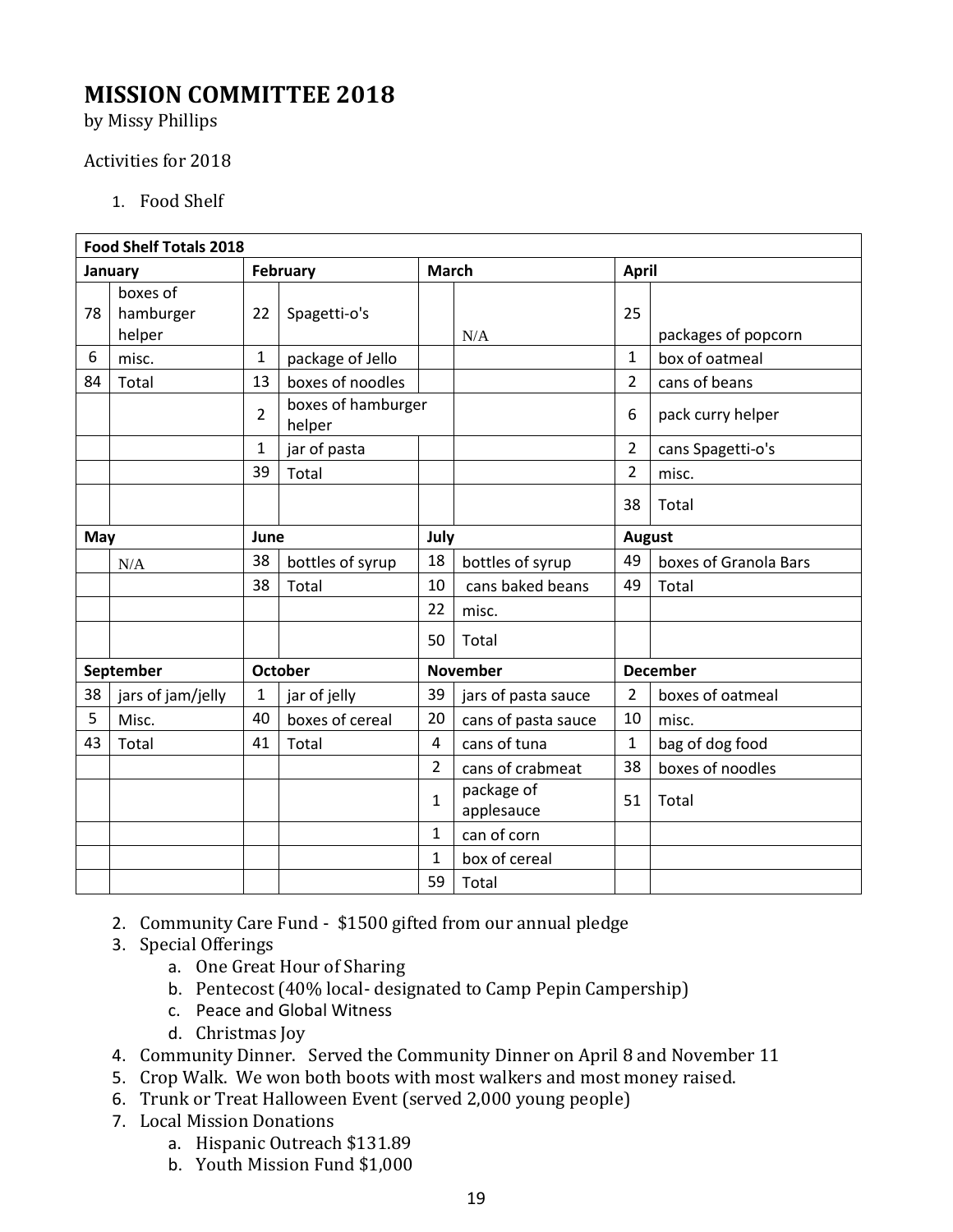### **WORSHIP AND SACRAMENTS 2018**

By JoAnne McNamara

The Worship and Sacraments committee has had another busy year fulfilling our responsibilities for congregational worship.

Pastors Heidi and Greg plan meaningful theme-based services with music and liturgy that is appropriate and enhancing to the theme. Peter, Lynn, and JoAnne prepare choir, piano, and organ music reinforcing the theme.

Our new hymn book, "Glory to God' have hymns that are easily adaptable to the theme of the day. We enjoy learning new hymns but always enjoy the old ones. The congregation sings so well! The congregation seems to appreciate the singing of the choir, the playing of the bell choir and the variety of special music from individuals in our congregation as well as visitors in our community. During the summer months, Marge and JoAnne arrange for special music each Sunday.

Communion is the first Sunday of the month and on special occasions. We have been using gluten free bread for everyone, and Pastor Heidi has been baking the loaf "broken for you". Members of the committee take turns preparing the elements. We also have been helping serve for Fellowship on the third Sunday of the month.

Chris Rayner continues to carry out the responsibility of contacting supply ministers. Pam Paulus continues asking members of the congregation to serve communion. She also recruited the Advent Readers. Susan Crocker is in charge of Ushers, and Bonnie Lohmann makes sure we have greeters at the door.

Please contact the Worship Committee if you have any ideas. We want all worshipers to have a positive worship experience.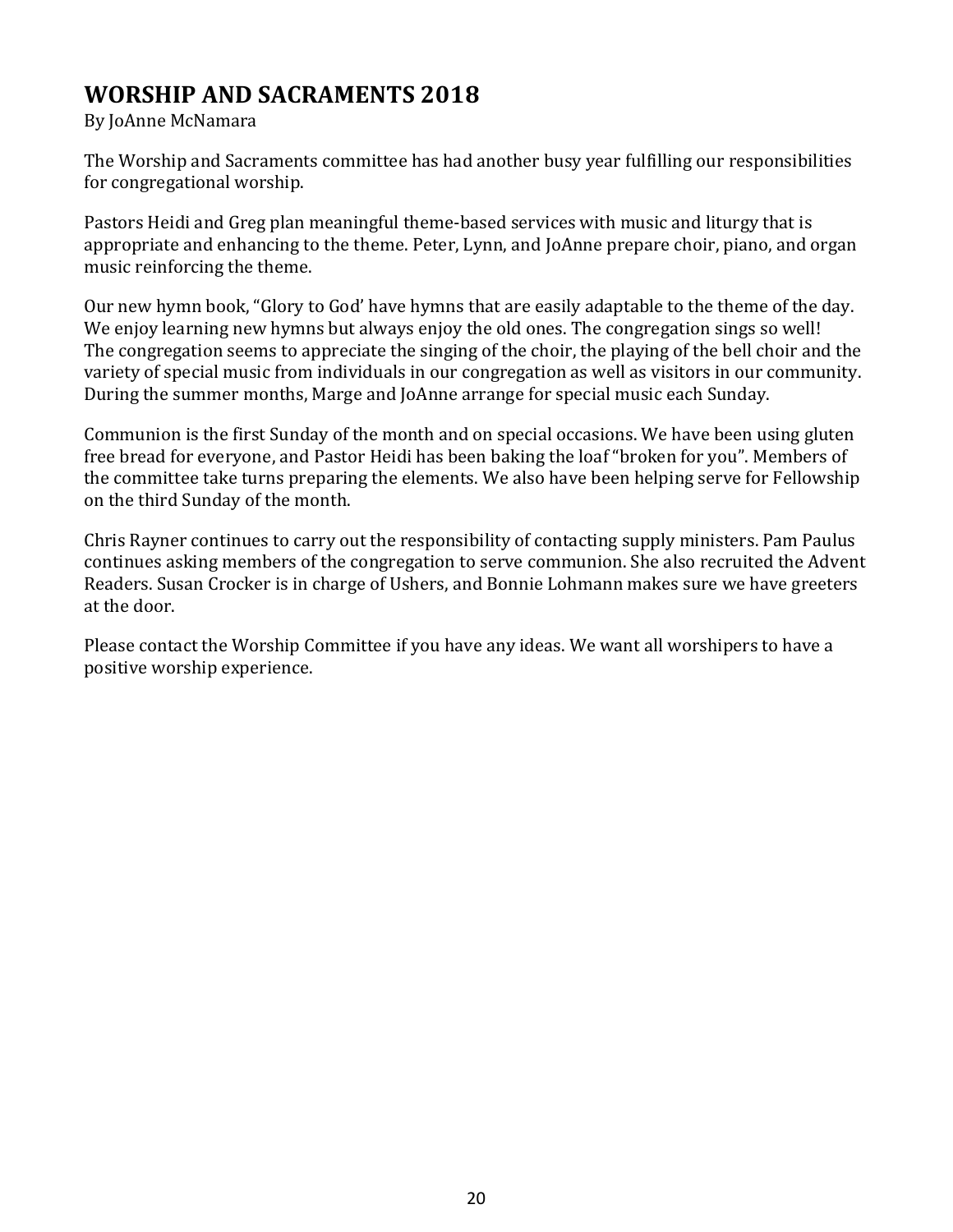## **JUBELLATION HANDBELL CHOIR**

By Scott Halverson

This year, including our director, JoAnne McNamara, we have had ten bell ringers participate. We would invite anyone who would like to try, come and join us at 6:55 p.m. on a Tuesday for practice. We play the second Sunday of the month during worship, September through May. In 2018 we played a bell tree for special music in the summer, and duets and quartets throughout the year. There have been times when we joined in playing a piece with the organist and the choir. February 11th this year First Presbyterian Church hosted a Valentine's fund-raising concert – Music From The Heart – with Bells of the Bluffs handbell ringers. We garnered \$1,081.37 from the silent auction and the free will offering connected with the concert. Together with a \$100.00 donation, our bell choir income for the year was \$1,181.37. There were minimal expenses this year for music totaling \$243.67. In the near future the bells will need to be refurbished at an approximate cost of \$2,000. However, right now we have a balance in our account for 2018 of \$2,474.15.

We would like to thank everyone who helped with the Valentine's concert and also made donations, and we are very appreciative of the well wishes and support this congregation so generously gives us.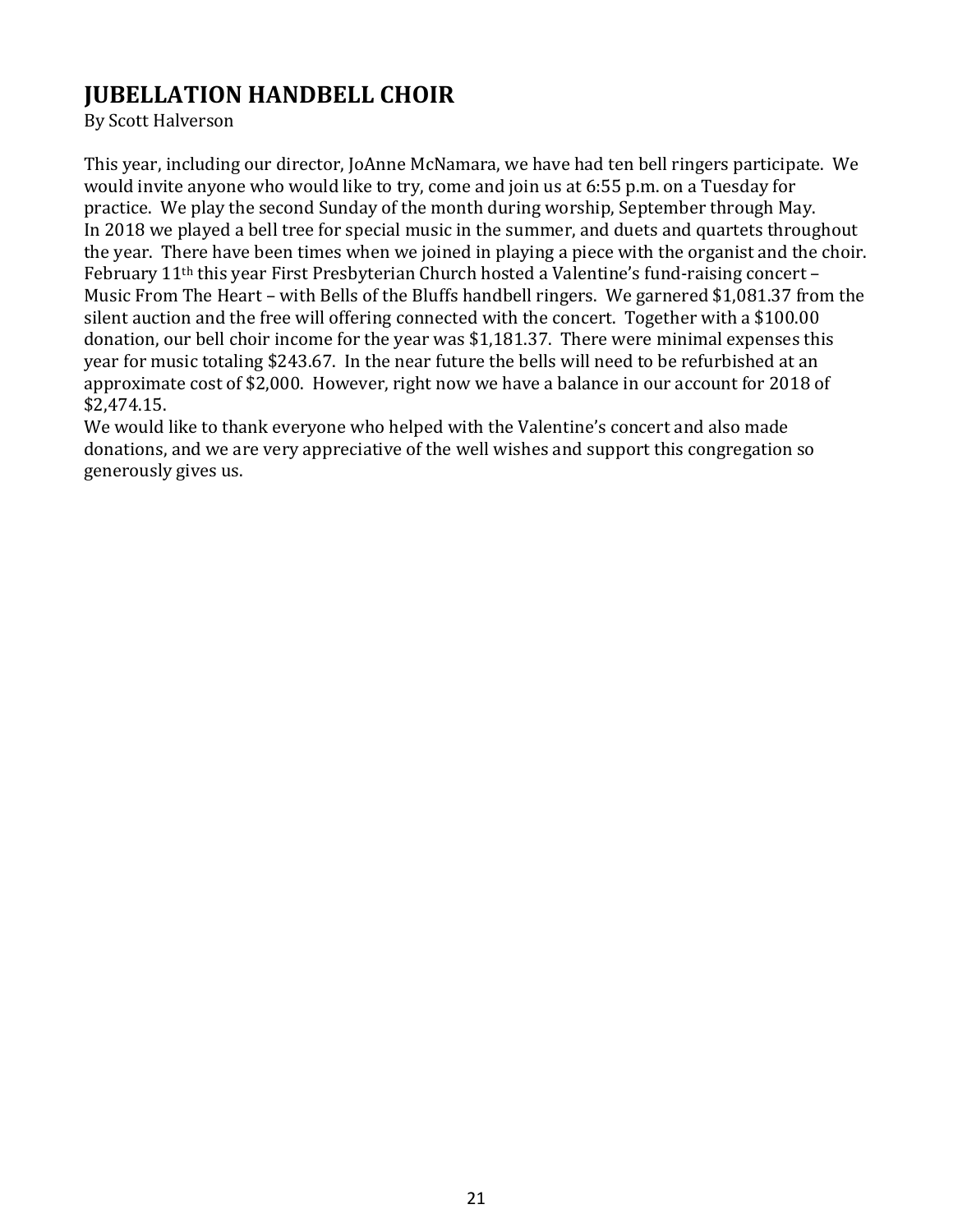## **BOARD OF DEACONS 2018**

by Susan Crocker

#### **Officers: Chairperson/Secretary:** Susan Crocker **Treasurer:** Sue Huber

**Members**: Karen Grewe, Sue Huber, Darlene Hudson, Teresa Kohlnhofer, JoAnne McNamara, Jeanie Mobraten, Min Martin Oakes, Bit Skaar, Susan Crocker

#### **Average Attendance**: 6

#### **2018 activities:**

- 1. Provided supplies and prepared the elements for communion services. The upfront intinction process is used several times a year or communion is distributed pew by pew.
- 2. Maintained a current list of members who receive home visits and/or communion.
- 3. The ongoing member/friend prayer chain is monitored and used every Sunday, and if requested, is sent to the email prayer chain.
- 4. Voted to provide a cake for the fellowship hour on the  $2<sup>nd</sup>$  Sunday of each month to recognize monthly birthdays of member/friends.
- **5.** Provided rides as needed to members unable to provide own transportation.
- 6. Gave a cradle cross to baby Fletcher Good baptized in our church.
- 7. Sent a Subway gift card to members away at school or in military service.
- 8. Coordinated and set-up the Easter flower garden; delivered plants (if so designated) to members on the home visit list.
- 9. Kept a supply of emergency gas and food gift cards for those in need.
- 10. Contributed funds to the Book of Golden Memories for members who have passed.
- 11. Sent cards for birthdays, sympathy, get well, thinking of you and encouragement to members and friends as needed; updated the birthday list to current members/friends.
- 12. Provided meals to church families in need; church members responded generously when asked to help as needed.
- 13. Coordinated home communion visits with Pastor Heidi and/or Pastor Greg.
- 14. Participated in the Goodhue County Christmas Project. We were able to provide for 9 families in need of help for Christmas 2018. This project included picking up and wrapping toys from Toys for Tots, receiving clothing gift items from the congregation, or cash for a food gift certificate, and contributing winter knitwear items. Contacted the 9 families and arranged a pick up or delivery date. The families were very appreciative and thankful for our help.
- 15. Purchased and delivered 9 poinsettia plants to members at home.
- 16. Continued to explore additional and new ways to care for and love our members and friends in need.
- 17. Prayed at each meeting as a group or individual for members and friends.
- 18. Provided a lunch for community people in a training meeting for the Stephen Ministry.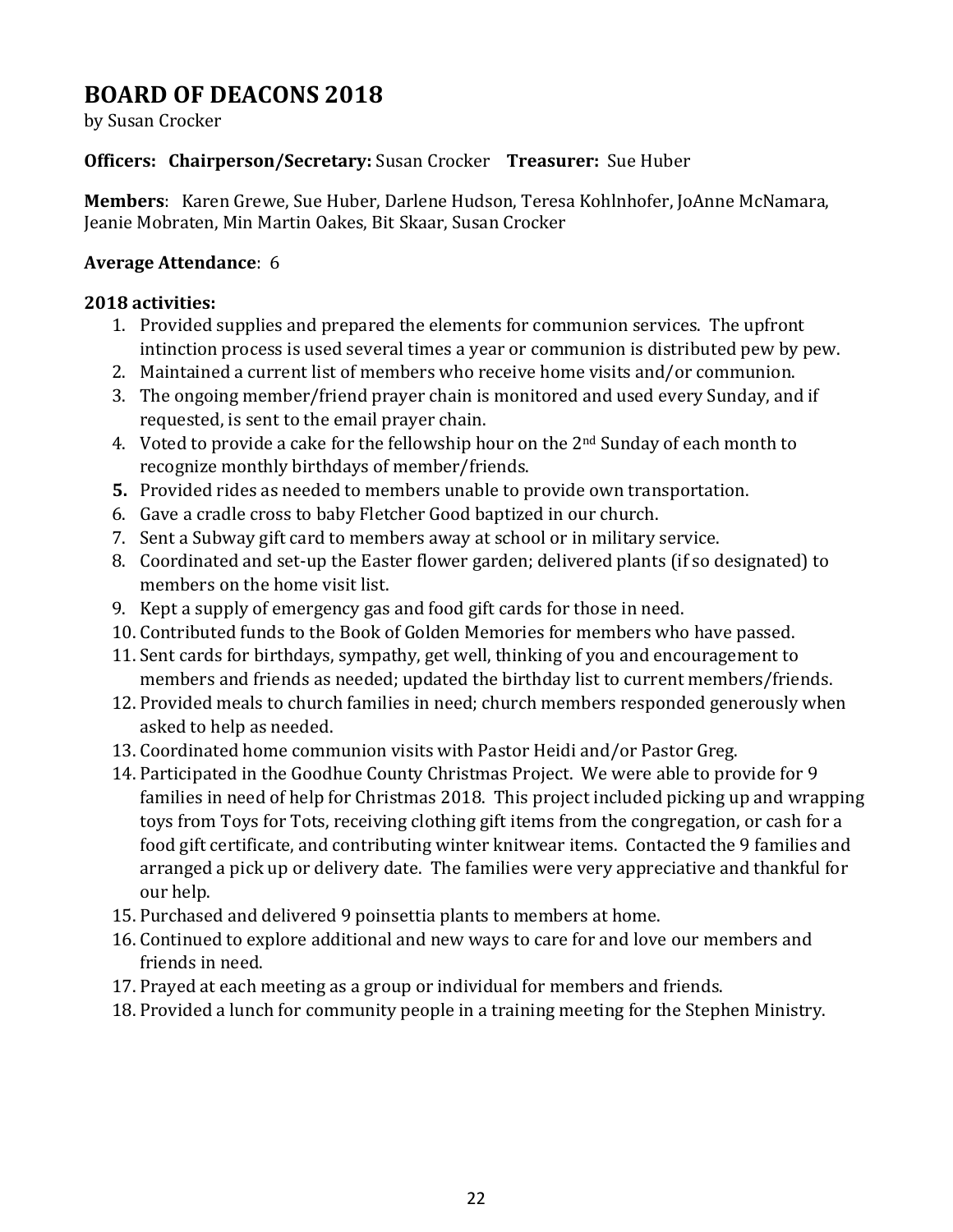# **BOARD OF DEACONS TREASURER'S REPORT 2018**

by Sue Huber

| <b>Checking Account Balance as of December 31, 2017</b> |           | $+$ \$961.62 |
|---------------------------------------------------------|-----------|--------------|
|                                                         |           |              |
| <b>Receipts:</b>                                        |           |              |
| Loose Offerings & Donations                             | \$1113.99 |              |
| Christmas Project 2018 (food vouchers)                  | 450.00    |              |
|                                                         |           |              |
| <b>Total Receipts</b>                                   |           | +\$1563.99   |
|                                                         |           |              |
| <b>Disbursements:</b>                                   |           |              |
| Gift Cards (College & Military)                         | \$200.00  |              |
| <b>Book of Golden Memories</b>                          | 175.00    |              |
| Subscription                                            | 39.60     |              |
| Greeting Cards & Postage                                | 85.05     |              |
| <b>Stephens Ministry</b>                                | 189.25    |              |
| Presbytery Disaster Assistance                          | 300.00    |              |
| Birthday Cake (monthly)                                 | 51.57     |              |
| Poinsettias                                             | 40.00     |              |
| Christmas Project (food vouchers)                       | 675.00    |              |
|                                                         |           |              |
| <b>Total Disbursements</b>                              |           | $-$1755.47$  |
|                                                         |           |              |
| <b>Checking Account Balance as of December 31 2018</b>  |           | $+ $770.14$  |
|                                                         |           |              |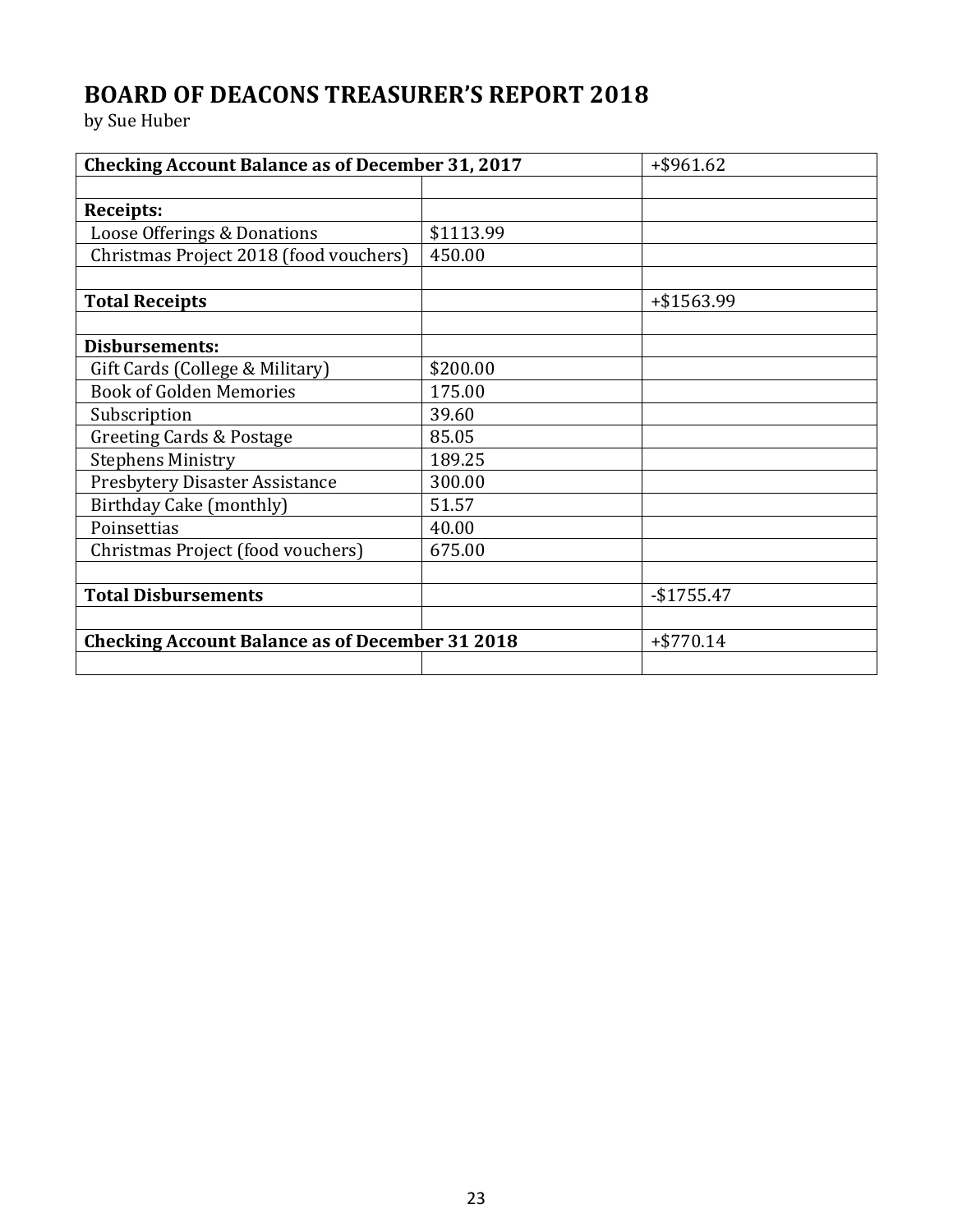### **PRESBYTERIAN WOMEN 2018**

by Joy Krajna

**Executive Board:** Moderator: Joy Krajna, Secretary: Dolores Rootes, Treasurer: Susan Huber Average attendance: 10

**PW Purpose:** Forgiven and freed by God in Jesus Christ and empowered by the Holy Spirit we commit ourselves to nurture our faith through prayer and bible study, support the mission of the church worldwide, work for justice and peace, and build an inclusive and caring community of women that strengthen the Presbyterian Church (USA) and witness to the promise of God's kingdom.

PW meets the second Tuesday each month at 9:30 a.m. Meetings are held in the fellowship hall of the church for bible study, fellowship, our business meeting and refreshments. We have a luncheon meeting in June and December. Our meetings in July and August are at a park and informal. In December we make and package cookies and deliver them toour homebound members.

Our 2018 study was based on Women of the bible. We used a book Women of the bible Ann Spangler and Jean Syswerda. We will continue in this book in 2019.

Some of this year's accomplishments and ongoing activities are as follows:

- Met our mission pledge to Presbyterian Women of the Twin Cities Area. Two poinsesettias were purchased for the sanctuary.
- Cookies were delivered to 9 homebound members and the Bolt family.
- We gave a lifetime membership to Bit Skaar for her service to our church community.
- Funerals for 7 people.
- Donated money to Steve Johnson for his next mission trip. Collected full size shampoo and conditioner for Hope Coalition.
- Purchased a new frying pan and coffeemaker for the kitchen as well as 3 dozen forks.
- Donated money to the Care Clinic for medical and dental purposes.
- Ten hygiene kits were assembled.
- We donated money to the Christmas project for purchase of food.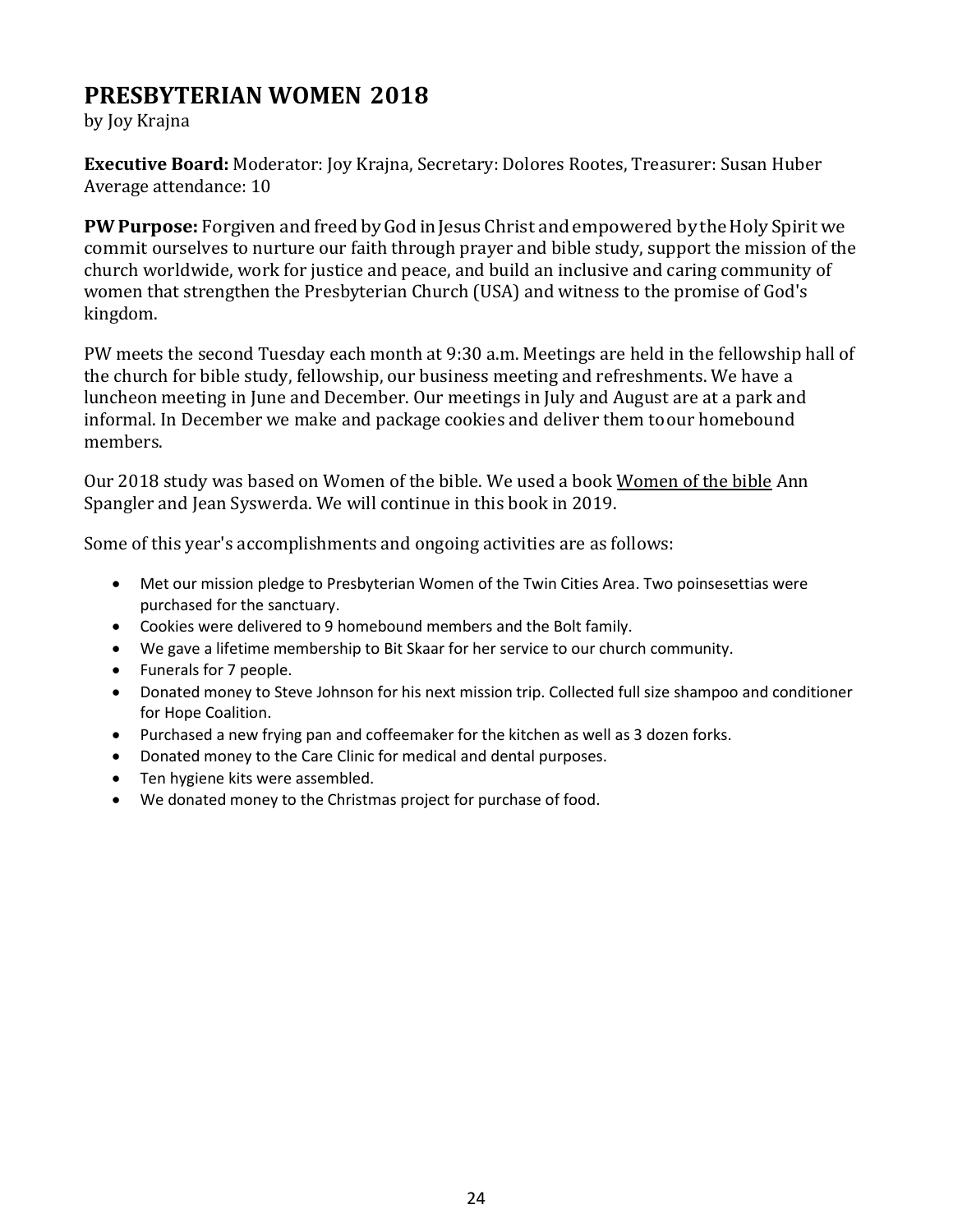# **PRESBYTERIAN WOMEN TREASURERS REPORT 2018**

by Sue Huber

| <b>Checking Account Balance as of December 31, 2017</b> |          | $+$ \$382.55  |
|---------------------------------------------------------|----------|---------------|
|                                                         |          |               |
| Receipts:                                               |          |               |
| <b>Circle Pledges</b>                                   | \$730.27 |               |
| Funerals & Lunches                                      | 1638.59  |               |
| <b>Birthday Offering</b>                                | 101.00   |               |
| Thank you Offering                                      | $---$    |               |
| Least Coin Offering                                     | 13.26    |               |
| <b>Study Books</b>                                      | 23.46    |               |
|                                                         |          |               |
| <b>Total Receipts</b>                                   |          | +\$2506.58    |
|                                                         |          |               |
| <b>Payments:</b>                                        |          |               |
| PW/PTCA                                                 | \$610.00 |               |
| <b>Funerals &amp; Lunches</b>                           | 504.33   |               |
| <b>Book of Golden Memories</b>                          | 70.00    |               |
| Silver Pin & Frame                                      | 107.34   |               |
| Poinsettias for Church (2)                              | 85.48    |               |
| <b>Birthday Offering</b>                                | 101.00   |               |
| Thank you Offering                                      | $-$ --   |               |
| Least Coin Offering                                     | 13.26    |               |
| Postage                                                 | 9.60     |               |
| Donations to:                                           |          |               |
| Care Clinic                                             | 400.00   |               |
| Journey of Hope                                         | 100.00   |               |
| Kitchen Supplies                                        | 226.13   |               |
| Christmas Project                                       | 100.00   |               |
|                                                         |          |               |
| <b>Total Disbursements</b>                              |          | $-$ \$2327.14 |
|                                                         |          |               |
| <b>Checking Account Balance as of December 31 2018</b>  |          | +\$561.99     |
|                                                         |          |               |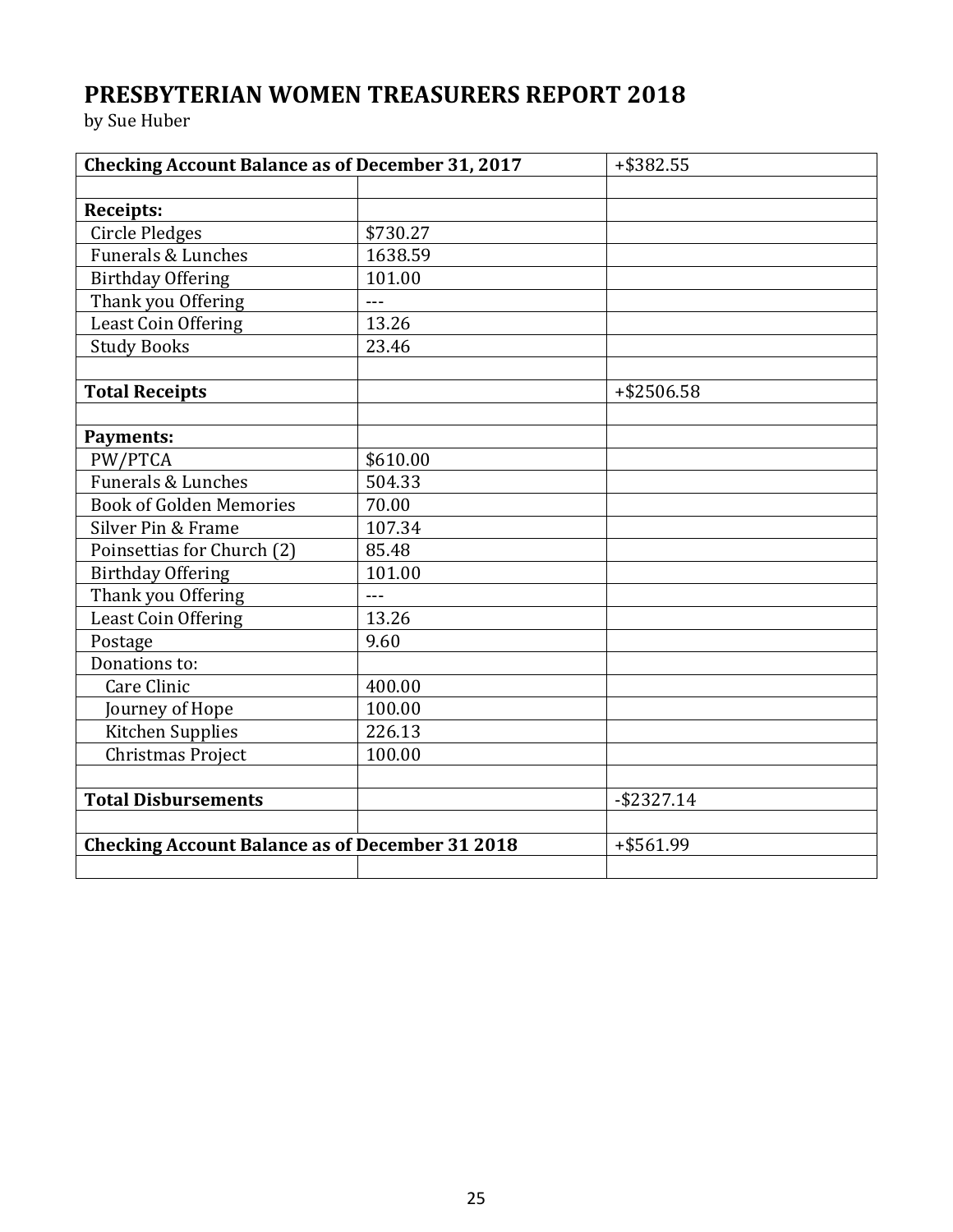# **BUDGET 2019**

by Tom Erickson

| 2019 Budget                                      | <b>First Presbyterian Church of Red Wing</b>         |                |                | F<br>28-Dec-18 |            |
|--------------------------------------------------|------------------------------------------------------|----------------|----------------|----------------|------------|
| <b>Account</b><br><b>Number</b><br><b>Income</b> | <b>Account</b>                                       | 2018<br>budget | 2018<br>actual | 2019           |            |
| 4.010.101                                        | Prepaid Pledge Draw                                  | 43,883         |                | 35,391.29      | (8,491.71) |
| 4.010.102                                        | Pledges<br><b>New Covenant Trust</b>                 | 108,937        |                | 122,911.27     |            |
| 4.010.103                                        | <b>Fnd Endwmnt</b><br>Presbyterian Fdn               | 28,000         | 28,000         | 28,000.00      |            |
| 4.010.104                                        | <b>Permanent Endwmnt</b><br><b>Contributions Not</b> | 2,200          | 2,212          | 2,200.00       |            |
| 4.010.106                                        | Pledged                                              | 16,000         |                | 20,000.00      |            |
| 4.010.107                                        | Loose offering                                       | 1,200          |                | 1,200.00       |            |
| 4.010.108                                        | Per Capita<br><b>Mission Committee</b>               | 2,200          |                | 2,200.00       |            |
| 4.010.109                                        | income                                               |                |                |                |            |
| 4.010.111                                        | <b>Building Use</b>                                  | 1,000          | 1,305          | 1,000.00       |            |
|                                                  |                                                      |                |                |                |            |
| 4.010.113                                        | <b>Other</b><br>Rayner transf to                     | 800            | 70             | 800.00         |            |
| 4.010.117                                        | operating                                            | 3,000          | 3,000          | 3,000.00       |            |
| 4.010.121                                        | Sunday school                                        | 66             |                | 66.00          |            |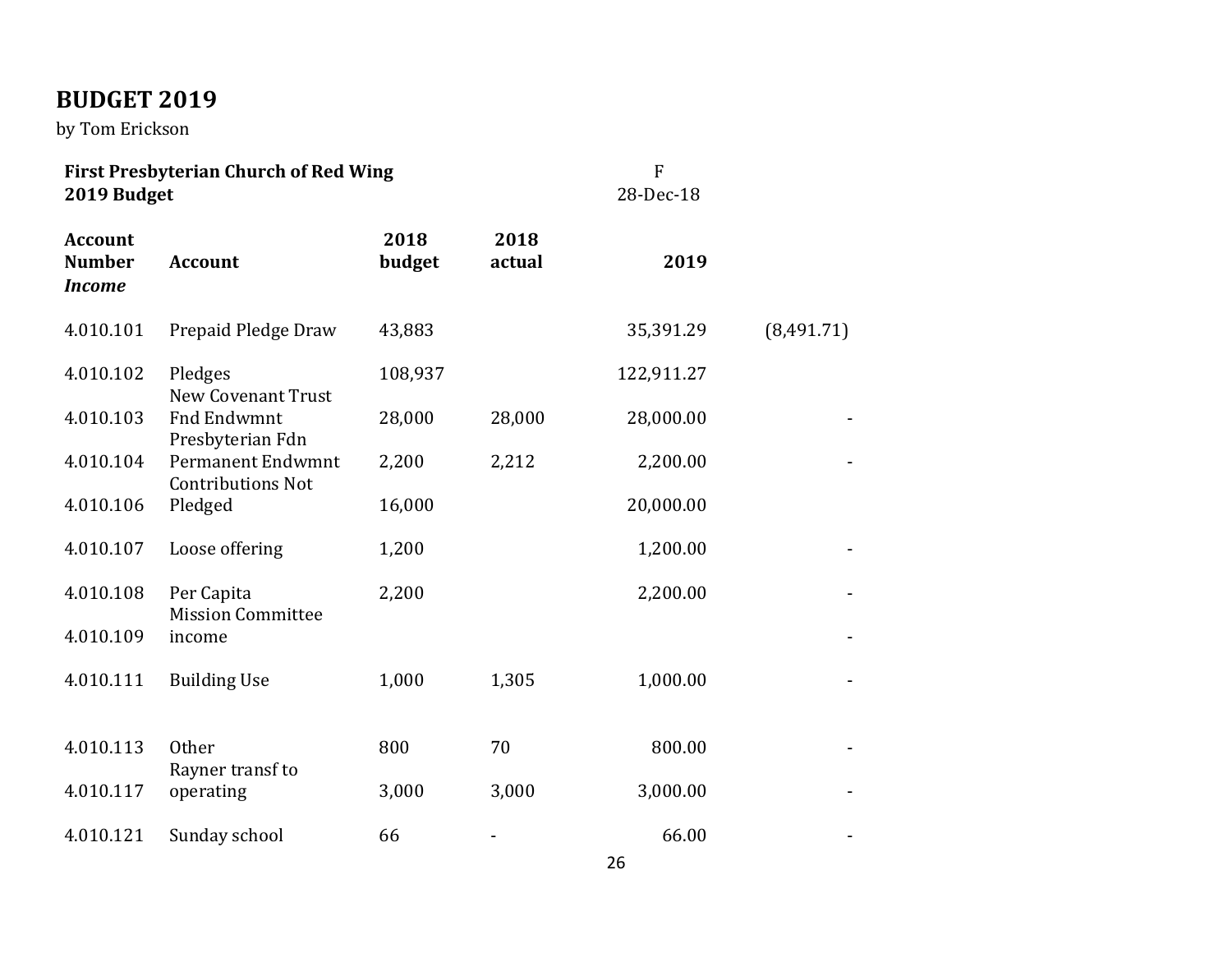| 4.010.208                                 | Grantman Fund                                   | 4,000   | 4,970  | 4,000.00       |        |  |  |  |  |  |
|-------------------------------------------|-------------------------------------------------|---------|--------|----------------|--------|--|--|--|--|--|
|                                           | <b>Total</b>                                    | 211,286 | 39,557 | 220,768.56     |        |  |  |  |  |  |
| <b>Expense</b><br><b>Employee Expense</b> |                                                 |         |        |                |        |  |  |  |  |  |
|                                           |                                                 |         |        |                |        |  |  |  |  |  |
| 5.010.050                                 | Pastor G salary/housing<br>Pastor H             | 38,250  |        | 38750          |        |  |  |  |  |  |
| 5.010.051                                 | salary/housing<br>Pastor G insurance            | 38,250  |        | 38750          |        |  |  |  |  |  |
| 5.010.052                                 | supplement<br>Pastor H Insurance                | 1,000   | 1,000  | 1000           |        |  |  |  |  |  |
| 5.010.053                                 | supplement<br>Pastor G Professional             | 1,000   | 1,000  | 1000           |        |  |  |  |  |  |
| 5.010.054                                 | Expense<br>Pastor H Professional                | 2,500   | 2,134  | 2500           |        |  |  |  |  |  |
| 5.010.055                                 | Expense                                         | 2,500   | 2,134  | 2500           |        |  |  |  |  |  |
| 5.010.056                                 | Pastor G Auto Expense                           | 500     | 474    | 500            |        |  |  |  |  |  |
| 5.010.057                                 | Pastor H Auto Expense                           | 500     | 474    | 500            |        |  |  |  |  |  |
| 5.010.058                                 | <b>Pastor G Education</b>                       | 1,500   | 1,471  | 1500           |        |  |  |  |  |  |
| 5.010.059                                 | <b>Pastor H Education</b><br>Pastor Pension and | 1,500   | 1,471  | 1500           |        |  |  |  |  |  |
| 5.010.060                                 | Insurance                                       | 20,480  | 20,480 | 20748          |        |  |  |  |  |  |
| 5.010.110<br>5.010.113                    | Keyboard salaries<br>Choir director             | 6,840   | 6,840  | 6840           |        |  |  |  |  |  |
| 5.010.114<br>5.010.115                    | Treasurer<br>Admin Assistant                    | 11,090  |        | 11200<br>18000 | 840.00 |  |  |  |  |  |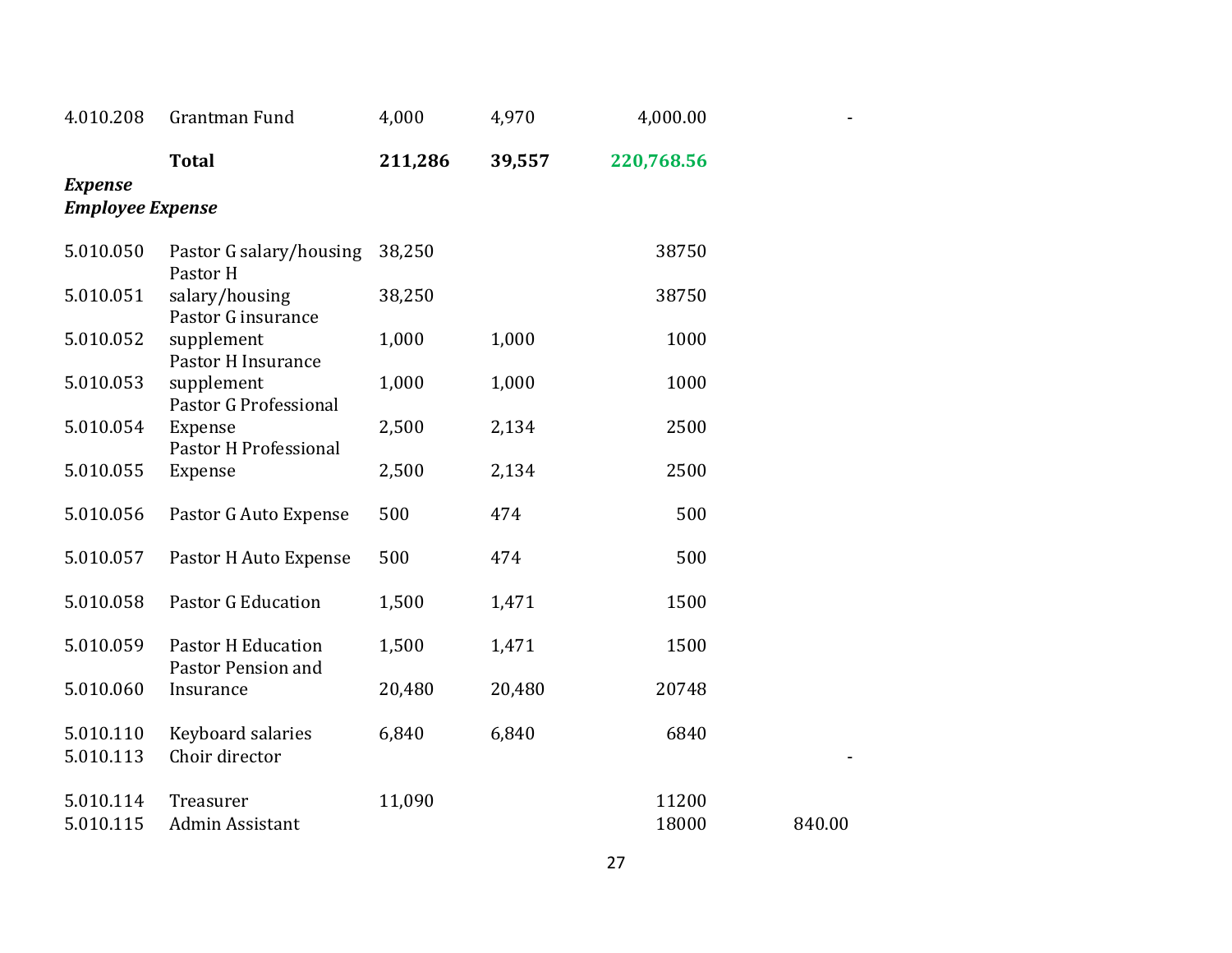### 17,160

| 5.010.116                  | Nursery Attendant                | 1,400   |       | 1400    |          |
|----------------------------|----------------------------------|---------|-------|---------|----------|
| 5.010.201                  | Custodian                        | 10,592  |       | 13240   | 2,648.00 |
| 5.010.116                  | FICA & Medicare                  | 4,586   | 3,359 | 4586    |          |
|                            | <b>Total</b>                     | 159,648 |       | 164,514 |          |
| <b>Christian Education</b> |                                  |         |       |         |          |
| 5.010.121                  | <b>Sunday School</b>             | 1,300   |       | 1300    |          |
| 5.010.122                  | Confirmation/Youth               | 1,100   | 613   | 1100    |          |
| 5.010.123                  | <b>Adult Education</b>           | 500     | 72    | 500     |          |
| 5.010.125                  | Nursery supplies                 | 150     |       | 150     |          |
|                            | <b>Total</b>                     | 3,050   | 685   | 3050    |          |
|                            | <b>Fellowship and Membership</b> |         |       |         |          |
| 5.010.131                  | All Church events                | 300     | 236   | 300     |          |
| 5.010.132                  | Fellowship Hour                  | 400     | 162   | 400     |          |
|                            | <b>Total</b>                     | 700     | 398   | 700     |          |
|                            | <b>Worship and Sacraments</b>    |         |       |         |          |
| 5.010.142                  | Flowers                          | 129     |       | 129     |          |
| 5.010.143                  | <b>Certificates and Candles</b>  |         |       | 126     |          |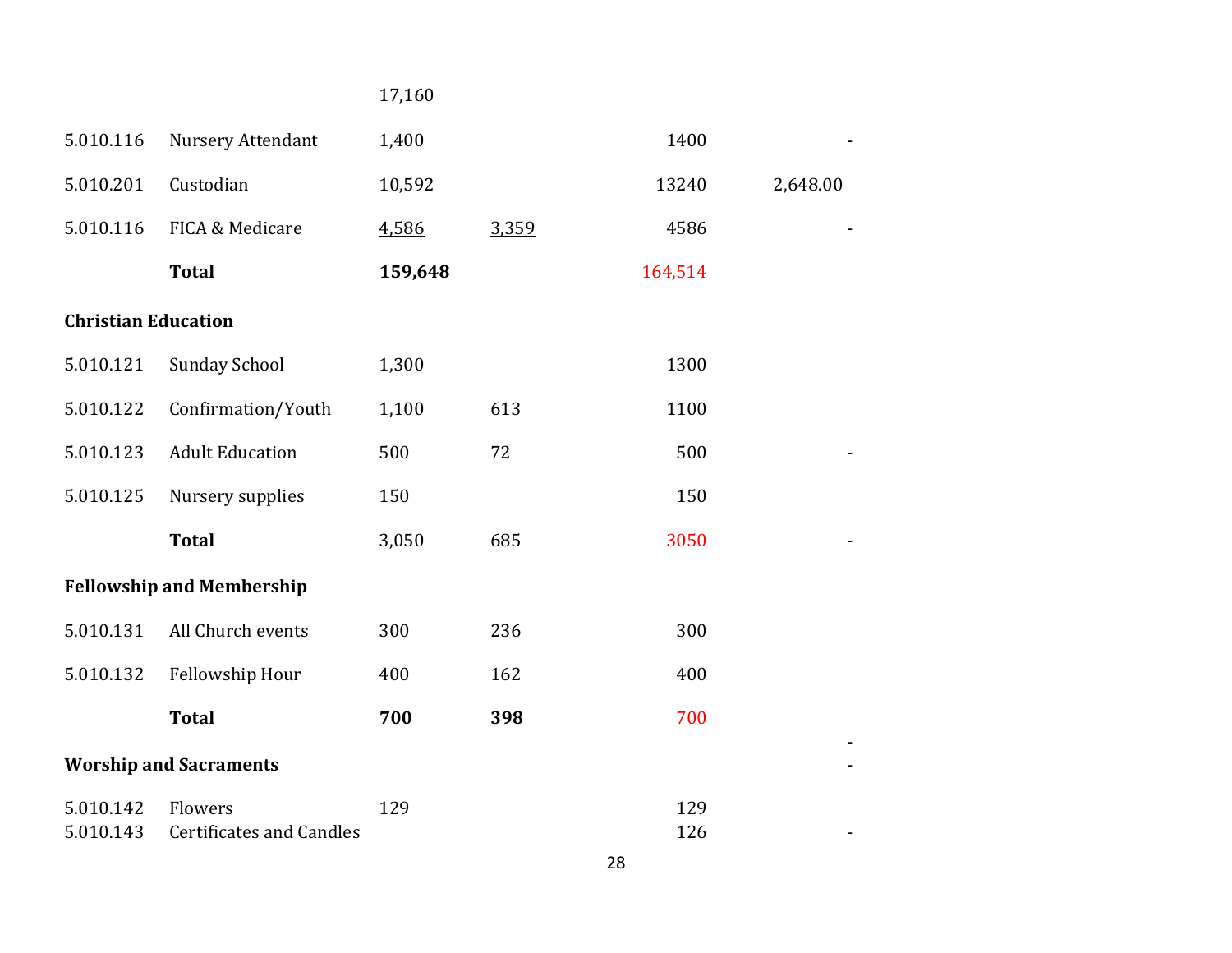|                                                                         |                                              | 126   | 126   |      |  |  |
|-------------------------------------------------------------------------|----------------------------------------------|-------|-------|------|--|--|
| 5.010.144                                                               | <b>Special Event</b><br>Decorating           | 500   | 260   | 500  |  |  |
| 5.010.145                                                               | <b>Pastor Supply</b>                         | 450   | 450   | 450  |  |  |
| 5.010.147                                                               | Advertising                                  | 340   | 307   | 340  |  |  |
| 5.010.148                                                               | <b>Worship Materials</b>                     | 300   | 136   | 300  |  |  |
| 5.010.149                                                               | Piano Maintenance                            | 325   | 295   | 325  |  |  |
| 5.010.150                                                               | Organ Maintenance                            | 650   | 650   | 650  |  |  |
| 5.010.151<br>5.010.152                                                  | <b>Choir Music</b><br>Substitute Keyboardist | 300   | 239   | 300  |  |  |
| 5.010.153                                                               | <b>Extra Musicians</b>                       | 1,000 |       | 1000 |  |  |
|                                                                         | <b>Total</b>                                 | 4,120 |       | 4120 |  |  |
| <b>IntraChurch Committee</b><br><b>Personnel Committee</b><br>5.010.190 |                                              |       |       |      |  |  |
| <b>Mission Committee</b>                                                |                                              |       |       |      |  |  |
| 5.010.321                                                               | <b>Community Care Fund</b>                   | 1,500 | 1,500 | 1500 |  |  |
| 5.010.323                                                               | Local/Miscelaneous                           | 1,500 | 368   | 1500 |  |  |
|                                                                         | <b>Total</b>                                 | 3,000 |       | 3000 |  |  |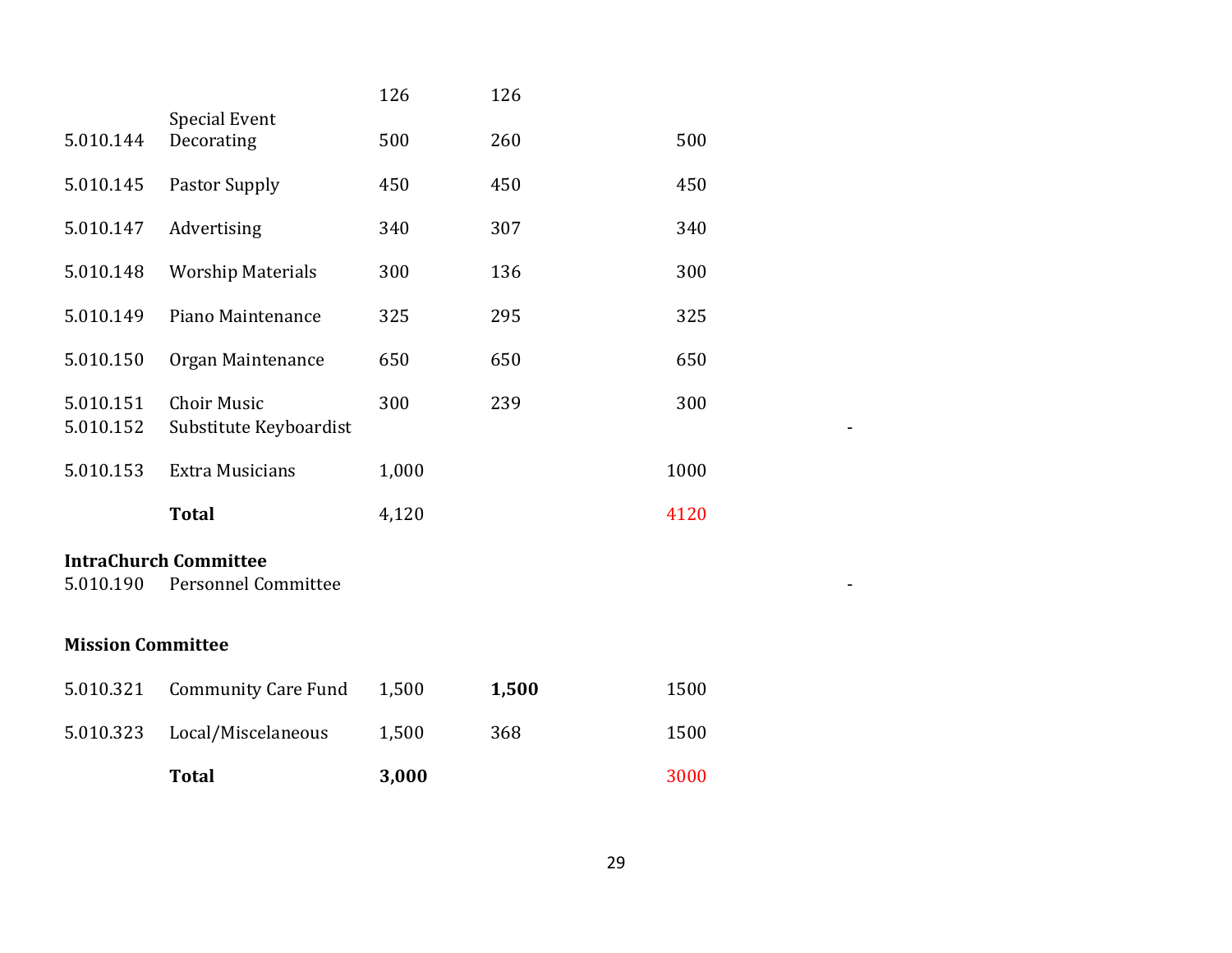| <b>Operating Expense</b> | Office printing and        |           |        |       |          |
|--------------------------|----------------------------|-----------|--------|-------|----------|
| 5.010.171                | supplies                   | 2,000     | 1,322  | 2000  |          |
| 5.010.172                | Telephone Internet         | 3,400     | 2,592  | 3400  | (400.00) |
| 5.010.173                | Postage<br>Computer/Copier | 1,200     | 549    | 800   |          |
| 5.010.174                | Maintenance                | 3,000     | 2,270  | 3000  |          |
| 5.010.175                | Kitchen                    |           | 347    |       |          |
| 5.010.176                | Insurance                  | 12,500    | 12,520 | 12500 |          |
| 5.010.177                | <b>Water Sewer Trash</b>   | 1,700     | 1,574  | 1700  |          |
| 5.010.178                | Gas & Electricity          | 17,500    | 13,174 | 17500 | 1,500.00 |
| 5.010.179                | <b>Routine Mainteance</b>  | 2,500     | 2,379  | 4000  |          |
| 5.010.180                | Snow/Lawncare              | 4,000     | 5,886  | 4000  |          |
| 5.010.181                | Custodial supplies         | 800       | 257    | 800   |          |
| 5.010.185                | Elevator/sprinkler         | 2,200     | 2,452  | 2200  |          |
| 5.010.186                | Miscellaneous              | 500       |        | 500   |          |
| 5.010.187                | Church windows<br>license  | 1,000     | 800    | 1000  |          |
| 5.010.341                | Per Capita                 | 8,583     | 8,522  | 8,889 |          |
|                          | <b>Total</b>               | 60,883.00 |        | 62289 |          |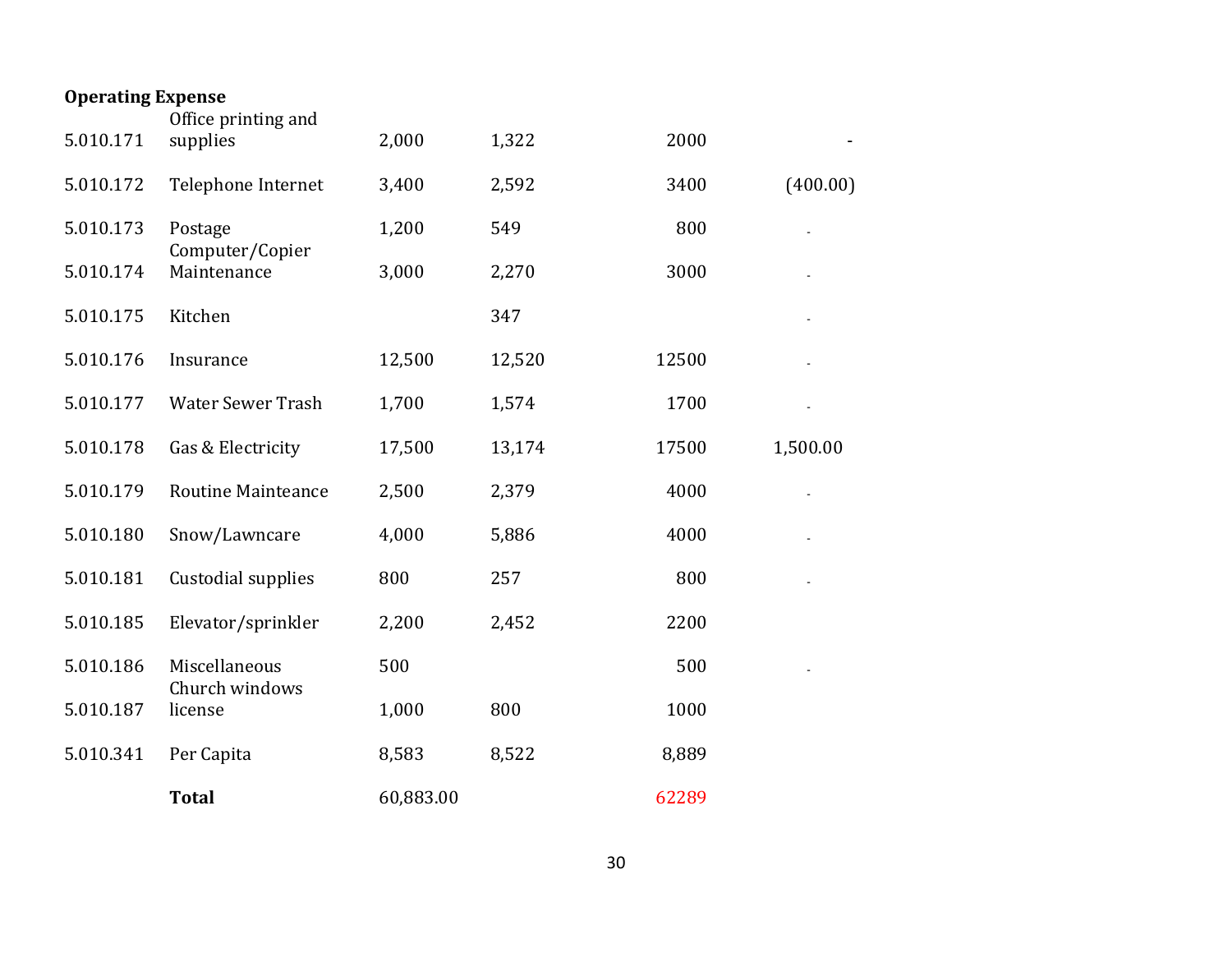### **Finance & Stewardship**

| 5.010.191               | <b>F&amp;S Committee</b> | <u>100</u>   | 100        | $\overline{\phantom{a}}$ |
|-------------------------|--------------------------|--------------|------------|--------------------------|
|                         | <b>Total F&amp;S</b>     | 100          | <b>100</b> | $\overline{\phantom{a}}$ |
| <b>Budgeted Expense</b> |                          | 231,501      | 237,773    |                          |
| <b>Projected income</b> |                          | 211,286      | 220,768    |                          |
| <b>Deficit</b>          |                          | (20, 215.00) | (17,005)   |                          |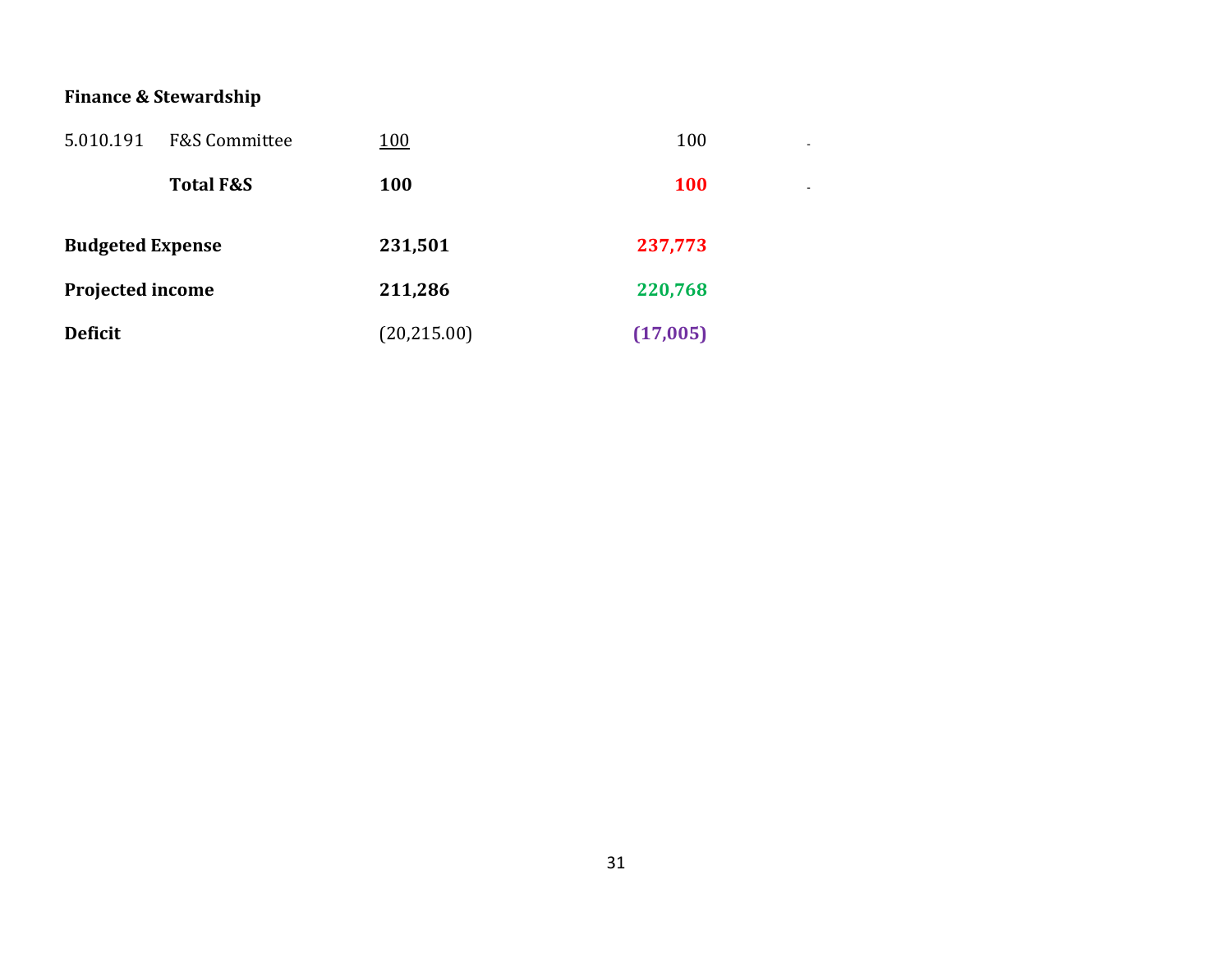# **Financial Assets December 31, 2018**

By Tom Erickson

|                                          |                                                |              |            | <b>Dec 31</b><br>2018 |                            |
|------------------------------------------|------------------------------------------------|--------------|------------|-----------------------|----------------------------|
| <b>PRESBYTERIAN FDN</b>                  | <b>FINANCIAL ASSETS</b><br><b>NEW COVENANT</b> |              |            |                       |                            |
| <b>ENDOWMENT</b>                         |                                                | <b>TRUST</b> |            |                       | <b>GRANTMAN ORGAN FUND</b> |
| November 30                              |                                                |              |            |                       |                            |
| market value                             | 142,077                                        |              | 582,236    |                       | 199,897                    |
| December 31                              |                                                |              |            |                       |                            |
| market value                             | 142,557                                        |              | 553,406    |                       | 196,243                    |
| <b>ASSOCIATED BANK MONEY MARKET FUND</b> |                                                |              |            |                       |                            |
|                                          | 30-Nov                                         | Income       | Expense    | <b>Monthly Net</b>    | 31-Dec                     |
|                                          |                                                |              |            |                       |                            |
|                                          |                                                |              |            |                       |                            |
| <b>Bell Choir Fund</b>                   | 2,474.15                                       |              |            |                       | 2,474.15                   |
| <b>Book of Golden</b>                    |                                                |              |            |                       |                            |
| <b>Memories</b>                          | 8,871.55                                       | 60.00        |            |                       | 8,931.55                   |
| <b>Building</b>                          |                                                |              |            |                       |                            |
| <b>Renovations Fund</b>                  | 274.37                                         | 2,135.00     | (60.00)    |                       | 2,349.37                   |
|                                          |                                                |              |            |                       |                            |
| Insurance proceeds                       | 30,171.52                                      |              |            |                       | 30,171.52                  |
|                                          |                                                |              |            |                       |                            |
| <b>Feldman Fund</b>                      | 5,825.48                                       |              |            |                       | 5,825.48                   |
| <b>Graves Education</b>                  |                                                |              |            |                       |                            |
| Fund                                     | 6,106.99                                       |              |            |                       | 6,106.99                   |
| Presbyterian                             |                                                |              |            |                       |                            |
| <b>Podium Series</b>                     | 207.78                                         |              |            |                       | 207.78                     |
| Rayner Memorial                          |                                                |              |            |                       |                            |
| Fund                                     | 6,699.37                                       |              |            |                       | 6,699.37                   |
|                                          |                                                |              |            |                       |                            |
| <b>Prepaid Pledges</b>                   | 4,044.00                                       | 35,391.29    | (4,044.00) |                       | 35,391.29                  |
| <b>Cong Development</b>                  |                                                |              |            |                       |                            |
|                                          |                                                |              |            |                       |                            |